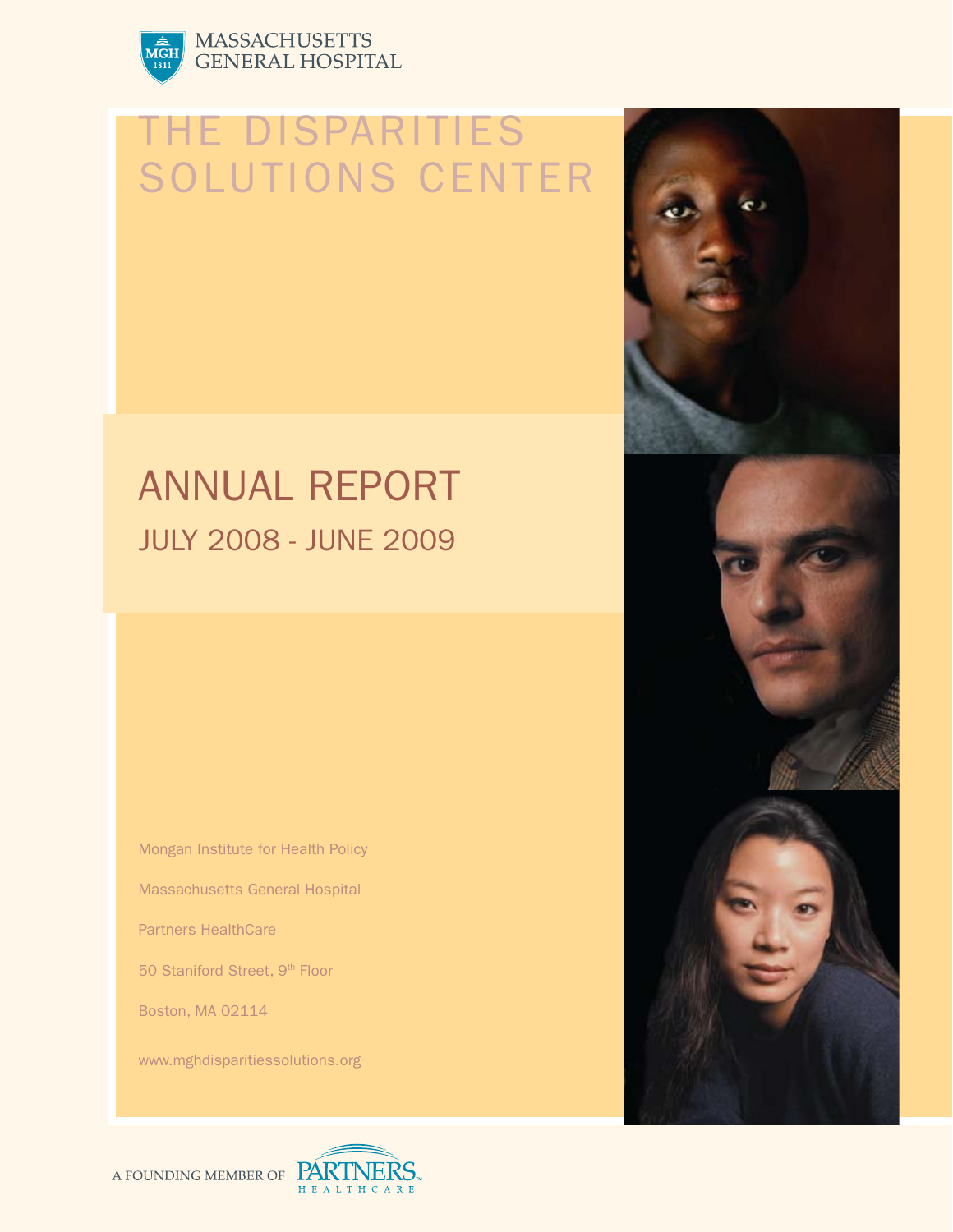## Table of Contents

| Welcome                                        | $\mathbf{1}$   |
|------------------------------------------------|----------------|
| Overview                                       | $\overline{2}$ |
| Major Accomplishments and Partnerships         | 3              |
| <b>Funding and Donations</b>                   | 12             |
| Academic Publications and Presentations        | 13             |
| Media                                          | 14             |
| Awards and Recognition                         | 15             |
| Sponsorships                                   | 15             |
| Disparities Solutions Center Faculty and Staff | 16             |
| <b>DSC</b> Associates Program                  | 18             |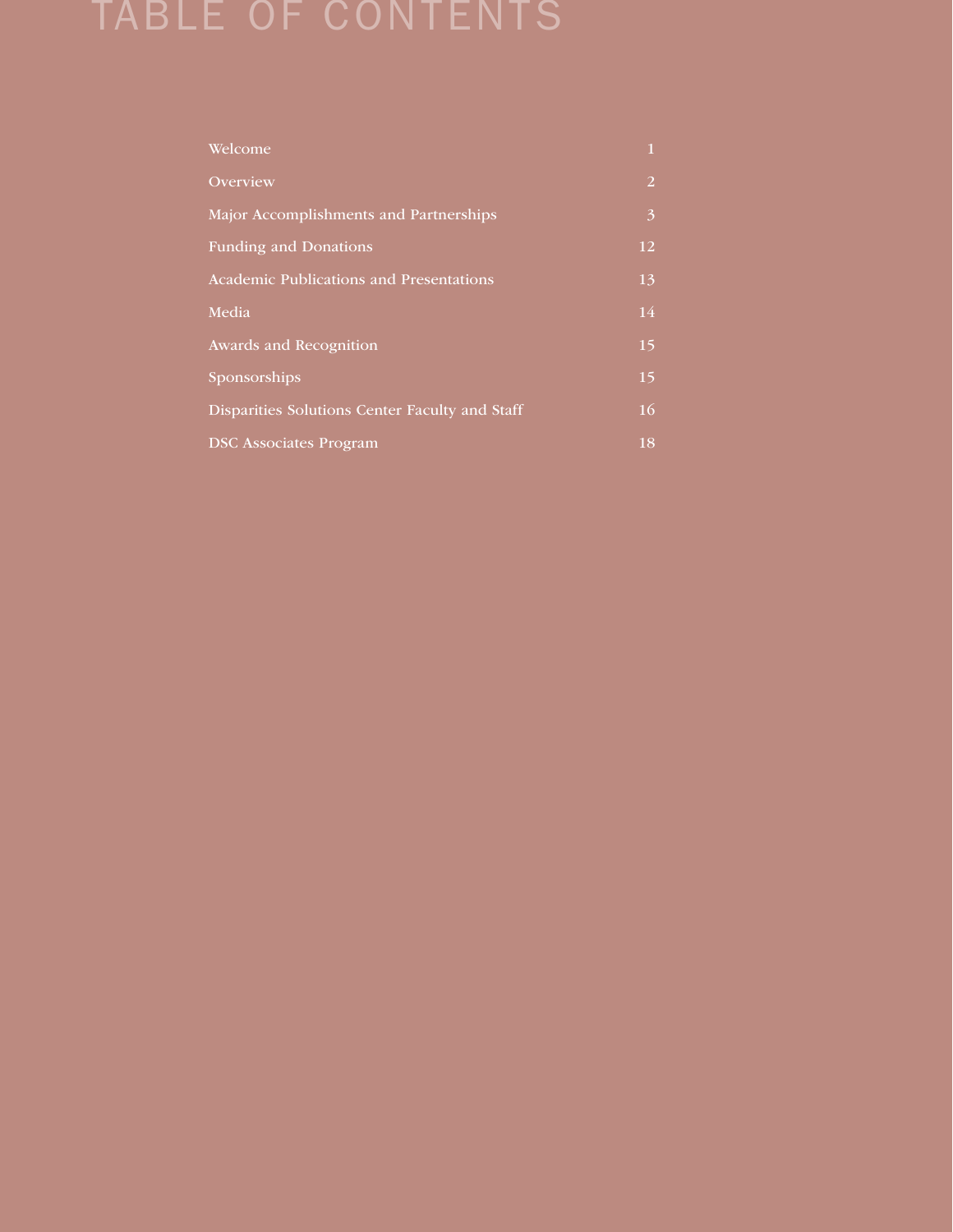## Welcome

T IS<br>Annual Re<br>aspires to<br>key healtl<br>cities and<br>practice-r<br>We think<br>Over the<br>accomplis T IS WITH GREAT PLEASURE that we present The Disparities Solutions Center's fourth Annual Report. The Disparities Solutions Center, through its balance of service and scholarship, aspires to be the catalyst that brings practical strategies to eliminate disparities directly to key health care stakeholders – including health plans, hospitals, provider organizations, cities and states, foundations and industry leaders. It also seeks to answer key policy and practice-relevant questions that can pave the way for action to eliminate disparities. We think we're making progress towards achieving these goals.

Over the course of our fourth year we are pleased to report many significant accomplishments. These include:

- Providing leadership and expanding MGH projects focused on identifying and addressing disparities, especially in diabetes and colorectal cancer screening
- Conducting our third Disparities Leadership Program, targeting leaders from hospitals, health plans and community health centers from around the country



- Developing new areas of research in preventing metabolic syndrome in minority populations, identifying "high-risk" patient safety situations for hospitalized limited-English proficient patients, and exploring the use of health information technology to identify and address racial/ethnic disparities in health care
- Leading several web seminars on prominent, timely technical issues and research findings
- Publishing 10 papers in national and international journals
- Releasing "Improving Quality and Achieving Equity: A Guide for Hospital Leaders" and "Assuring Healthcare Quality: An Equity Blueprint" in collaboration with the Institute for Healthcare Improvement
- Welcoming our third Aetna Disparities Fellow

We also continue to play a role in the media, with quotes from the Disparities Solutions Center Staff in several newspapers and trade newsletters, as well as on several television and radio programs. There is no doubt that we are thrilled with our progress to date, and are proud to say that we continue to add to our seed funding graciously provided to us by Partners HealthCare and Massachusetts General Hospital.

We remain optimistic that have built a one-of-a-kind Center that is making a significant impact on the way health care is delivered in this country. Ultimately, given the issues we will address, we expect that our work will not only improve the care for minority patients, but for *all* citizens of Boston, the state of Massachusetts and the United States.

Thank you for your support and interest in our work.

Joseph R. Betancourt, MD, MPH Director, The Disparities Solutions Center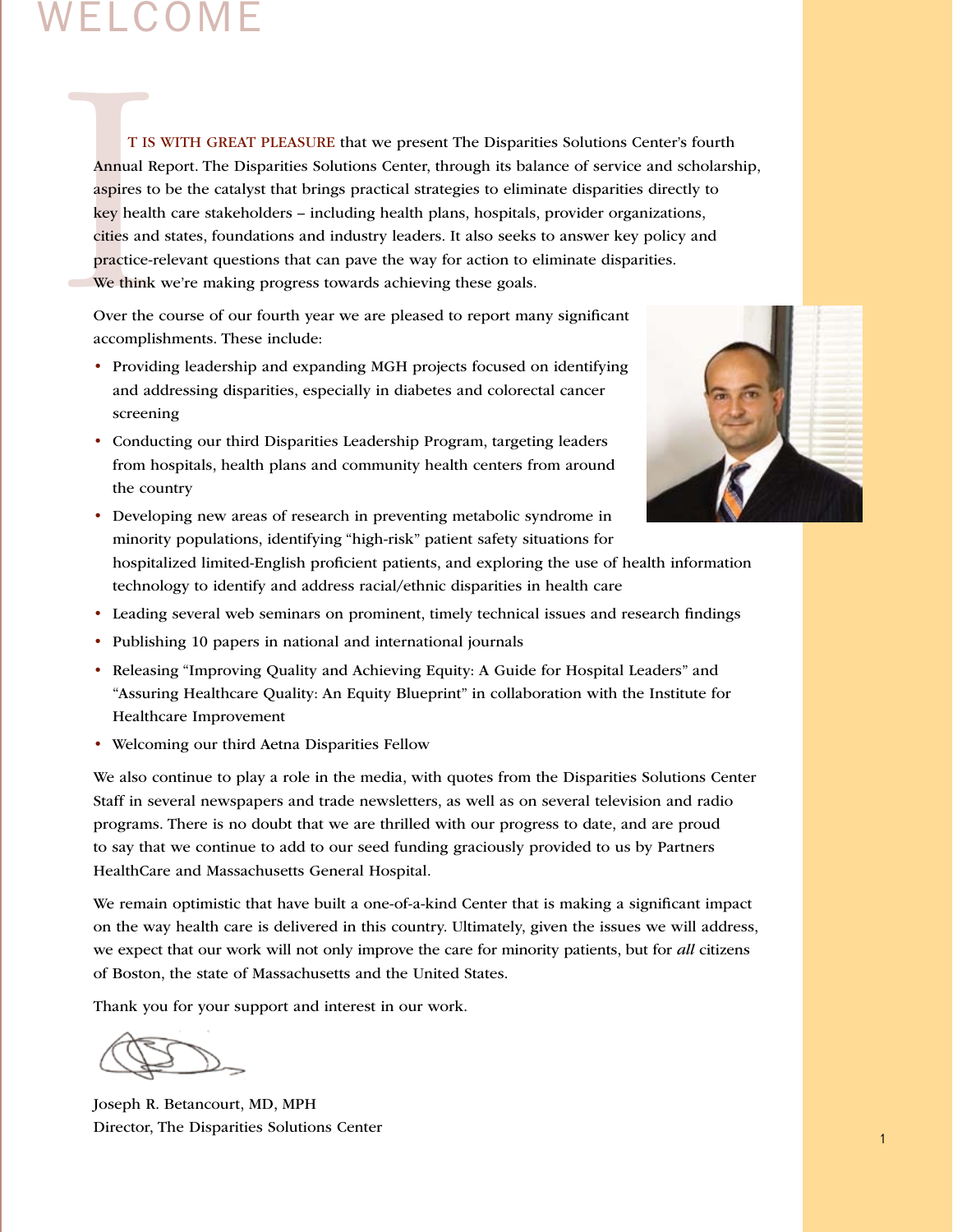## )VERVIEW

## **MISSION**

The Disparities Solutions Center (DSC) is dedicated to the development and implementation of strategies that advance policy and practice to eliminate racial and ethnic disparities in health care. The DSC will achieve this mission by:

- Serving as a change agent by developing new research and translating innovative research findings into policy and practice
- Developing and evaluating customized policy and practice solutions for health care providers, insurers, educators, community organizations and other stakeholders
- Providing education and leadership training to expand the community of skilled individuals dedicated to eliminating health care disparities

## A B OUT THE CENTER

The DSC is the first to be based in a hospital, which supports its practical focus on moving the issue of disparities in health care beyond research and into the arenas of policy and practice. The Center will serve as a national, regional and local resource for hospitals, physician practices, community health centers, medical schools, other health professions schools, health plans and insurers, consumer organizations, state and local governments, foundations and other key health care stakeholders.

The DSC received an initial funding commitment from Massachusetts General Hospital (MGH) and Partners HealthCare. Housed within the Mongan Institute for Health Policy, the Center is affiliated with Harvard Medical School's Department of Medicine and the MGH Division of General Medicine.

## MOTIVATION

The creation of the DSC follows and builds upon a commitment by MGH to eliminate health care disparities. MGH first established a system-wide Committee on Racial and Ethnic Disparities in 2003 to focus internal attention on the challenge of disparities, improve the collection of race/ethnicity data, and implement quality improvement programs to reduce disparities. The Center has been established in response to the national and local calls to action to address disparities in health care.

National. In March 2002, the Institute of Medicine (IOM) released the landmark report *Unequal Treatment: Confronting Racial/Ethnic Disparities in Health Care.* The IOM report revealed striking disparities in the quality of health care services delivered to minority and white patients. As a result, the IOM urged the development of interventions and educational efforts to eliminate disparities.

Boston. Following a two-year process involving health experts, community leaders and city residents, on June 23, 2005, Boston Mayor Thomas M. Menino launched a citywide project aimed at eliminating disparities in health care. The Mayor's recommendations include concrete action steps for hospitals and other health care organizations.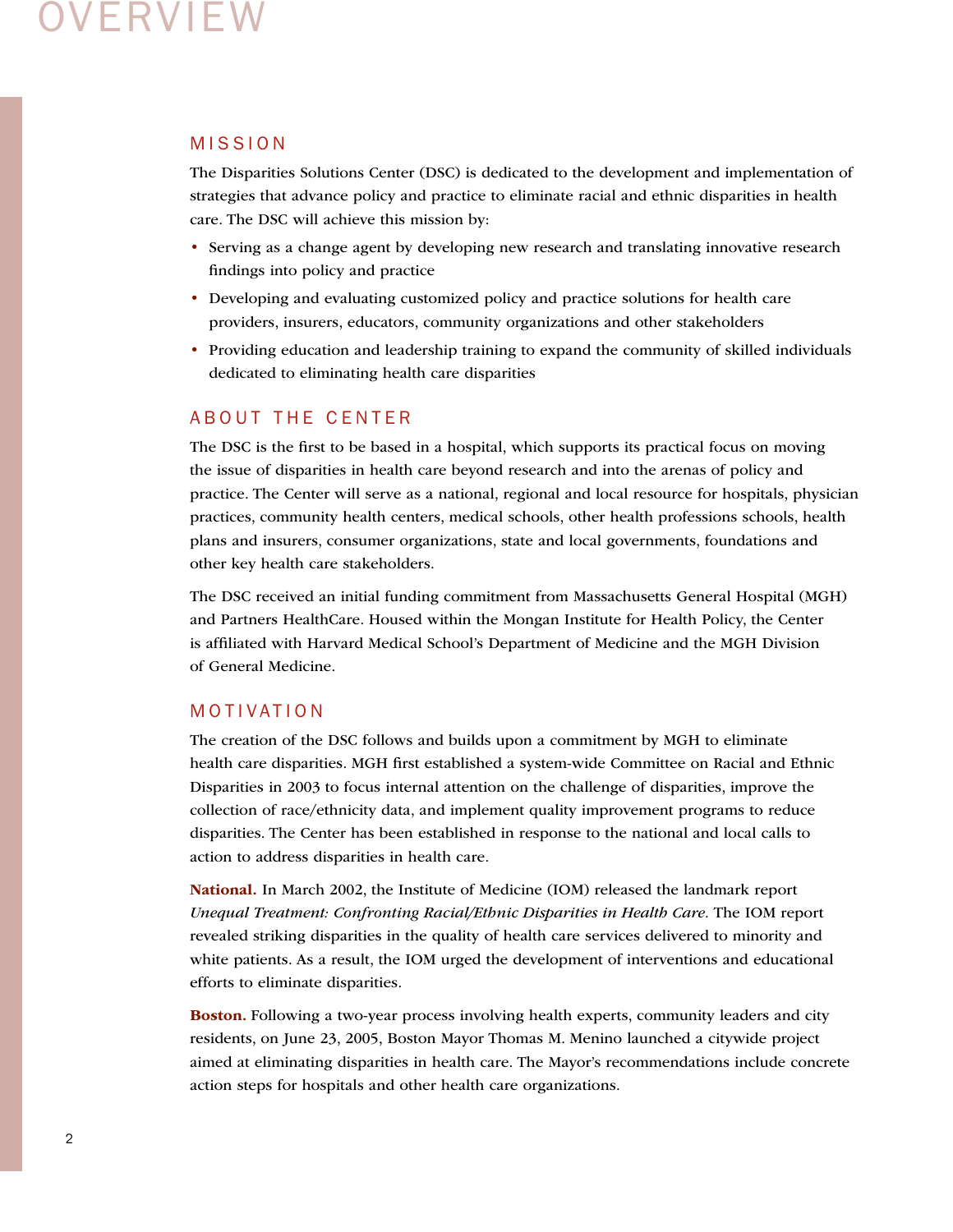# Major Accomplishments and Partnerships

#### **NATIONAL**

#### The Robert Wood Johnson Foundation

The Institute of Medicine Reports *Crossing the Quality Chasm* and *Unequal Treatment* both stress the importance addressing racial/ethnic disparities in health care by improving quality. Despite this, there are few examples of hospitals that have eliminating disparities high on the leadership agenda or that have tools to identify and address disparities in health care. Furthermore, there is no venue for end-users, such as hospitals, to stay current on key issues related to eliminating racial/ethnic disparities in health care. To meet these needs we (1) developed a *Disparities Leadership Toolkit* that makes the "case" to hospital leaders for why and how they should address disparities within their organizations; and (2) we conducted the final Web Seminar out of a series of six to broadly disseminate current, practical, actionable strategies to track and address disparities.

#### 1. *Improving Quality and Achieving Equity: A Guide for Hospital Leaders.*

This guide, targeted to hospital leaders, includes a thorough review of the peer-reviewed literature, key informant interviews with hospital leaders, and case studies of innovative approaches that hospitals are undertaking to identify and address disparities and achieve equity.

The goals of the guide are to:

- Highlight the evidence for racial and ethnic disparities in health care and provide the rationale for addressing them – with a focus on quality, cost, risk management and accreditation.
- Highlight model practices hospitals and leaders who are actively engaged in addressing disparities and achieving equity.
- Recommend a set of activities and resources that can help hospital leaders initiate an agenda for action in this area.

## 2. Web Seminar, December 18, 2008 – *Improving Quality and Achieving Equity: A Guide for Hospital Leaders.*

Lead authors, Drs. Joseph Betancourt, Alexander Green and Roderick King of the DSC were joined by Ron J. Anderson, MD, MACP, CEO Parkland HHS, Board of Trustees of American Hospital Association (AHA) and Edward L. Martinez, MS, Senior Healthcare Consultant for National Association of Public Hospitals and Health Systems (NAPH). Panelists gave an overview of the guide including a summary of key findings and how health care leaders can utilize the guide at their organizations to address disparities.

#### Aetna Foundation

The DSC, in collaboration with the Aetna Foundation, designed and implemented a program focused on developing new leaders and empowering existing leaders interested in disparities reduction efforts. The program includes a one-year HealthCare Disparities Fellowship designed to train new leaders in the areas of cultural competence, community oriented research and the elimination of racial/ethnic disparities in health care.

2 3 *Disparities Keeping Current Seminar* Series in June 2009. Lenny Lopez, MD, MDiv, MPH, joined the DSC as our second Aetna/DSC HealthCare Disparities Fellow. As part of the DSC/Aetna Fellowship, Dr. Lopez completed an investigation into racial and gender differences in emergency department triage and presented findings at the Society of General Internal Medicine's Annual Meeting in Miami, Florida and at the DSC's *Racial and Ethnic*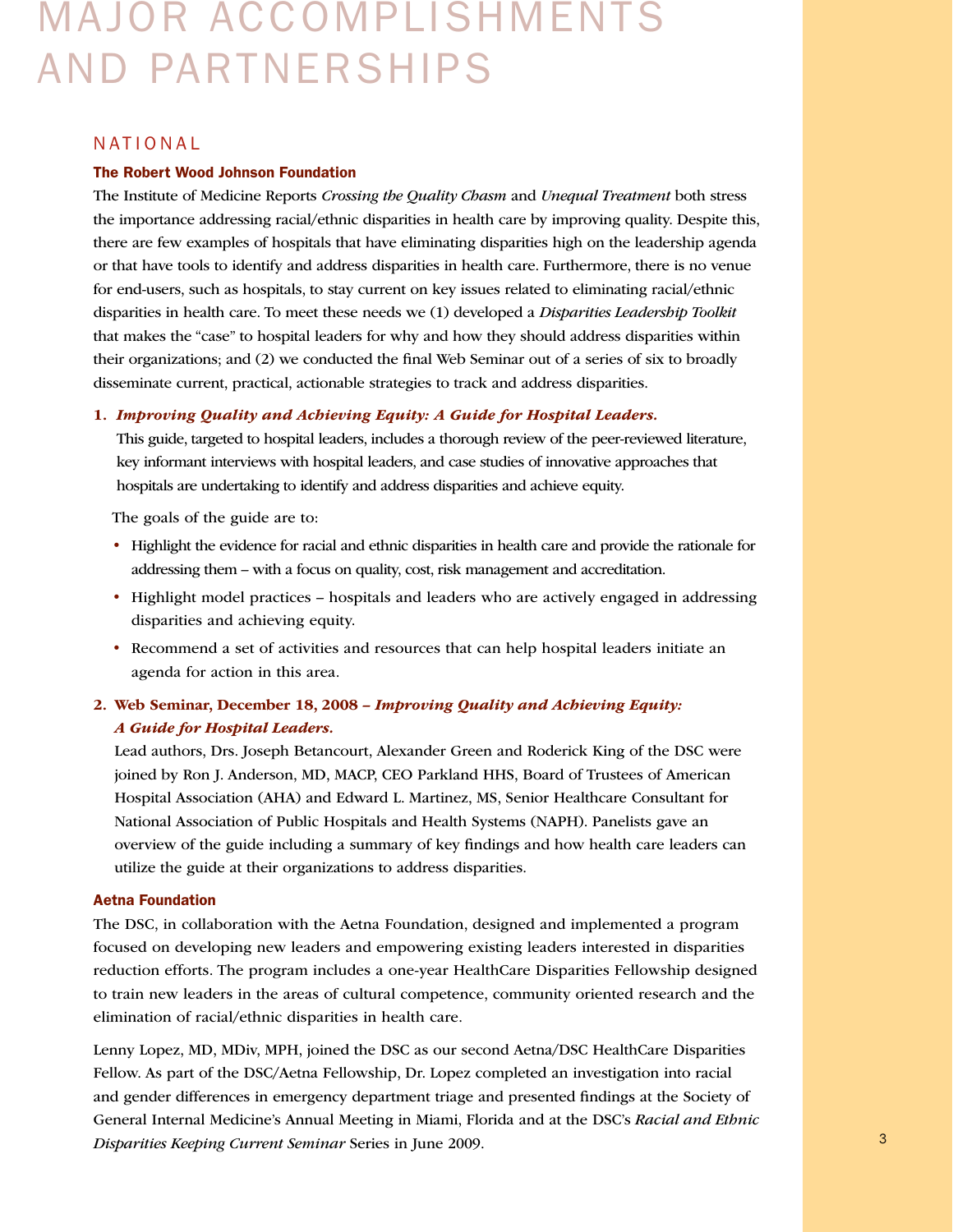#### Disparities Leadership Program

To address the need for leaders with expertise in addressing racial/ethnic disparities in health care, the DSC created the Disparities Leadership Program (DLP) in 2007. The DLP is a year-long executive education program designed for leaders from hospitals, health plans and other health care organizations – such as executive leaders, medical directors, directors of quality, directors of community benefits or multicultural affairs offices – who wish to implement practical strategies to eliminate racial and ethnic disparities in health care, particularly through quality improvement. Goals of the DLP include:

- The creation of a cadre of leaders in health care equipped with 1) in-depth knowledge of the field of disparities, including root causes and research to date; 2) cutting-edge quality improvement strategies for identifying and addressing disparities; and 3) the leadership skills to implement these strategies and help transform their organizations.
- Helping individuals from organizations who may be at the beginning stages or in the middle of developing or implementing an action plan or project to address disparities – to further advance or improve their work in a customized, tailored fashion.

The DLP is jointly sponsored by the National Committee on Quality Assurance and supported by Joint Commission Resources (an affiliate of the Joint Commission).

#### 1. *2008-2009 DLP Class.*

The DSC hosted the second meeting of the 2008-2009 Disparities Leadership Program on February 4th and 5th in Redondo Beach, CA. Participants who began this year-long executive education program in April of 2008 were re-convened to present to the large group their projects, with a specific focus on their progress to date, challenges and successes, and next steps. The meeting was attended by 21



participants from 16 organizations – including four health plans, 10 hospitals, and two community organizations – from 13 different states. The meeting also included presentations by DLP faculty on leading organizational change, providing participants with tools to move forward with their projects upon returning to their institutions, and a presentation on *Improving Quality and Achieving Equity: A Guide for Hospital Leaders,* a guide for health care leaders created by the DSC.

### **SPOTLIGHT**

Concilio de Salud de Loiza, Puerto Rico. The Concilio de Salud de Loiza is a Federally Qualified Health Center (FQHC) community health center whose mission is to provide comprehensive health care to its underserved community in Loiza, Puert Rico. This year they joined the Disparities Leadership Program through the gracious support of several key donors. They are focusing on identifying and addressing disparities in diabetes. Dr. Betancourt, who spent a summer working at this health center when he was a medical resident in 1997, states:

4 5 *are looking forward to the opportunity to assist them in any way we can.""We are thrilled to have Concilio de Salud de Loiza as part of our DLP this year. This health center serves an underserved, indigent population and we*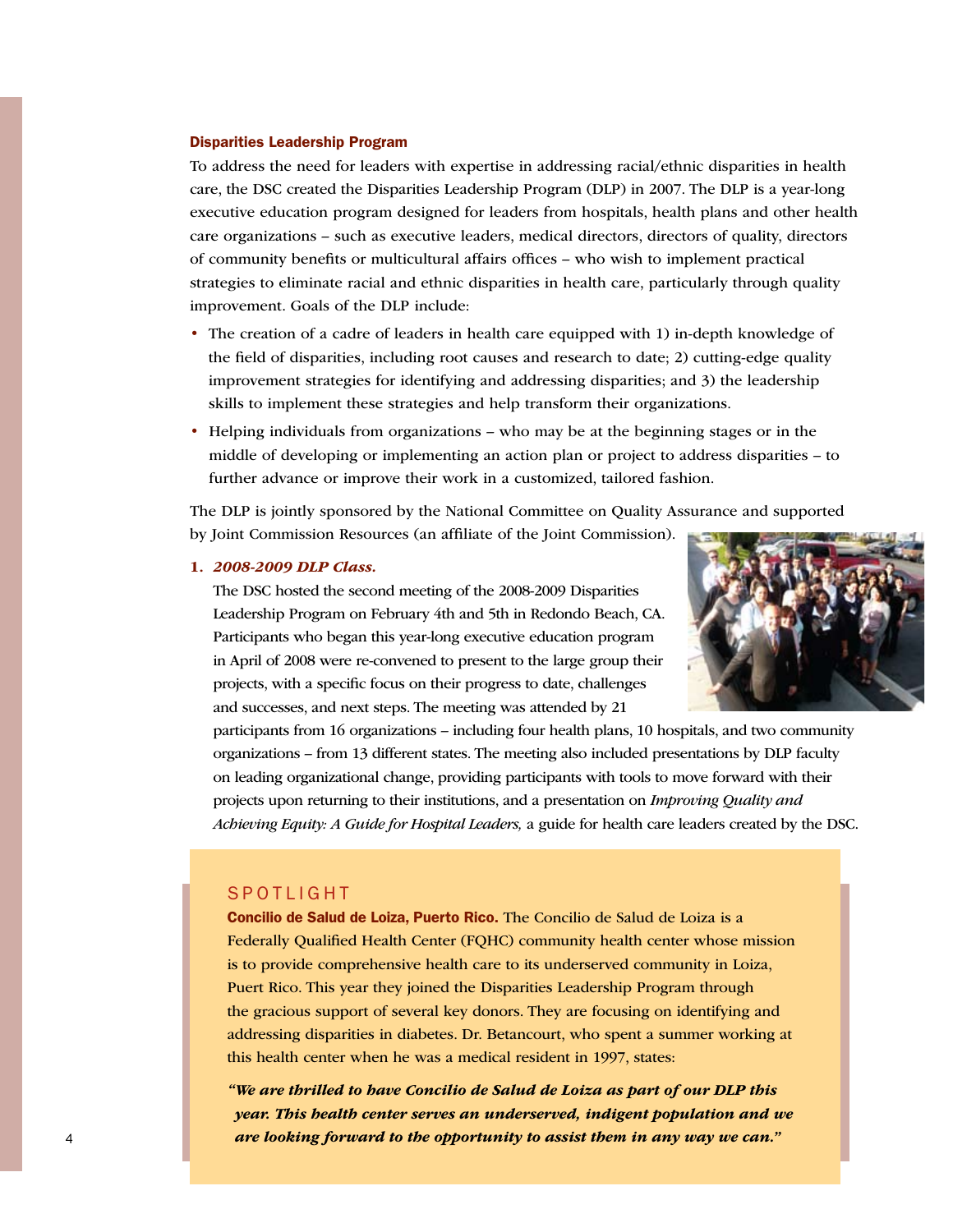#### 2. *2009 – 2010 DLP Class.*

The DSC launched the 2009-2010 class by hosting the first meeting on May 27th and 28th, 2009 at the Le Meridian Hotel in Cambridge, Massachusetts. Twenty-four participants from 12 organizations attended the opening meeting including:

- *Community Health Centers* Concilio de Salud Integral de Loiza, Loiza, Puerto Rico St. Thomas Community Health Center, New Orleans, LA
- *Health Plans* BlueCross BlueShield of TN, Chattanooga, TN Keystone Mercy Health Plan, Philadelphia, PA Neighborhood Health Plan, Boston, MA
- *Hospitals*

Alameda County Medical Center, Oakland, CA Centers for Medicare and Medicaid Services, Baltimore, MD Children's Hospital Boston, Boston, MA Children's Mercy Hospital and Clinics, Kansas City, MO HealthEast Care System, St. Paul, MN Kaiser Permanente Northern California, Fremont, CA University of New Mexico Hospitals, Albuquerque, NM

### 3. *Addressing Health Care Disparities: A View from the Field.*

Dr. Joseph Betancourt directed a Learning Lab at the Institute for Healthcare Improvement's 20th Annual National Forum on Quality Improvement in Healthcare on December 8, 2008 in Nashville, TN. The session presented the progress of three participants – a hospital, a health plan and a community health center – in the DSC's Disparities Leadership Program. Co-presenters included Aswita Tan-McGrory, of the DSC; Sarah Rafton, MSW, of Seattle Children's Hospital; Jenifer Fabian, MPH, of ACCESS Community Health Network; and Terri Amano of WellPoint, Inc./HMC.

## Web Seminar – *Improving Quality and Addressing Disparities: Accreditation Standards, Market-Strategies and Levers for Action* – Nov. 20, 2008

The panel of experts included:

- Amy Wilson-Stronks, MPP, CPHQ, Principal Investigator, *Hospitals, Language and Culture: A Snapshot of the Nation,* a study from the Joint Commission
- Jessica Briefer French, MHSA, Senior Consultant, Research and Analysis, from the National Committee for Quality Assurance
- Leah Trahan, MPH, CHES, Program Analyst, Center for Prevention and Health Services, from the National Business Group on Health

This webinar highlighted work in progress from the Joint Commission, the National Committee on Quality Assurance and the National Business Group on Health, with a focus on the development of accreditation standards and market strategies that will foster the development of strategies to identify and address racial/ethnic disparities in health care, as well as improve the care that is provided to culturally diverse populations.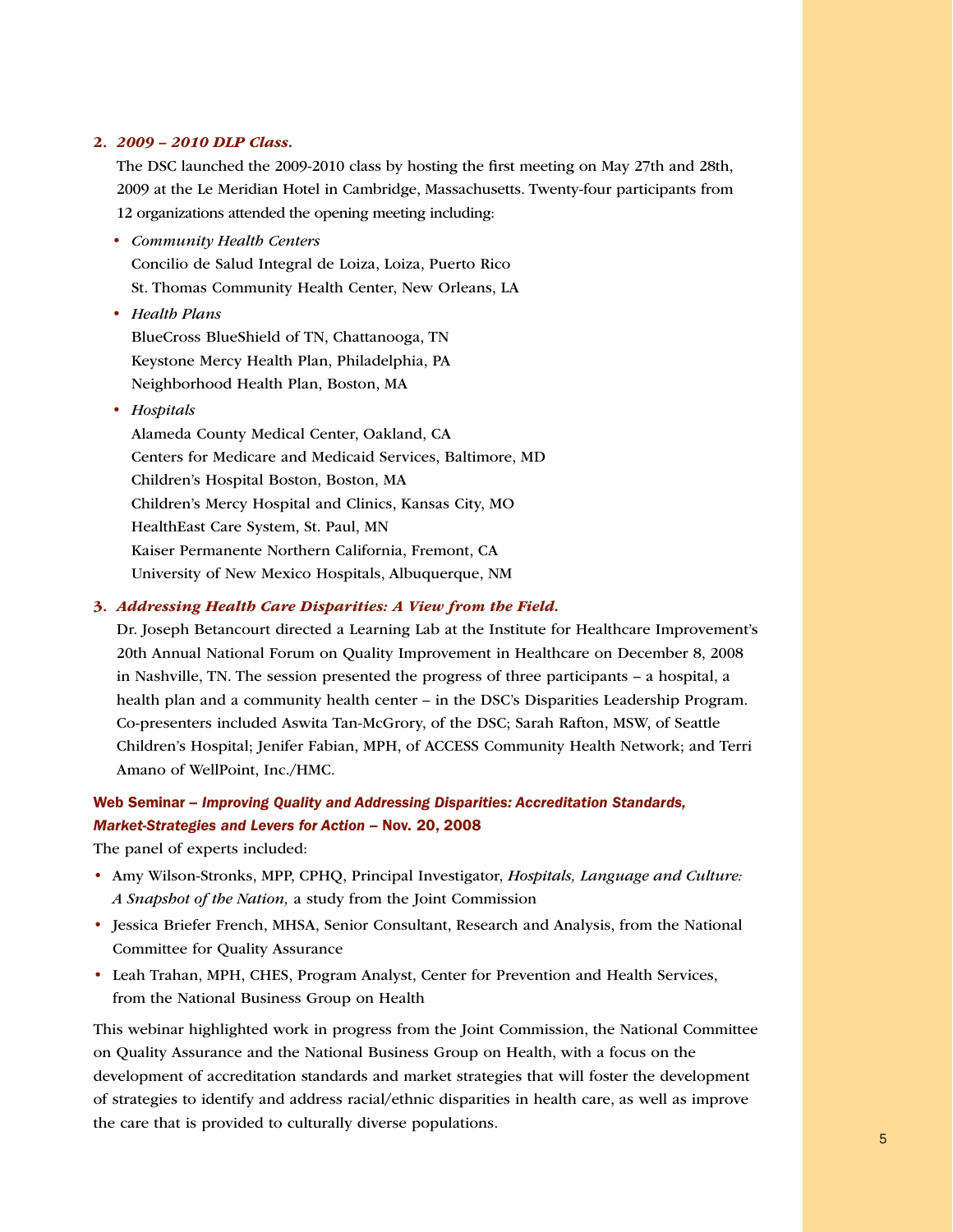## LOCAL: MASSACHUSETTS GENERAL HOSPITAL/PARTNERS HEALTHCARE SYSTEM

#### *Racial and Ethnic Disparities: Keeping Current* Seminar Series

The DSC is committed to disseminating the latest information on disparities interventions, findings from important disparities research and health policy updates regarding disparities reduction efforts. In order to disseminate this information to the broadest possible audience in a stimulating and interactive manner, the DSC hosts several discussion forums each year. These events feature informative presentations from experts in the field; context, perspectives and opinions from key health care stakeholders; and opportunities for discussion between presenters and attendees.

## 1. *Disparities in Diabetes Care: "Physician Performance and Racial Disparities in Diabetes Mellitus Care"* – October 8, 2008.

Thomas Sequist, MD, MPH, Assistant Professor of Medicine and Assistant Professor of Health Care Policy at Brigham and Women's Hospital and Harvard Medical School, presented his paper "Physician Performance and Racial Disparities in Diabetes Mellitus Care," followed by questions and answers.

## 2. *The Role of Community Health Centers in Addressing Racial/Ethnic Disparities in Health Care –* April 22, 2009.

LeRoi Hicks, MD, MPH, Instructor in Health Care Policy and Associate Professor at Harvard Medical School, and Zoila Torres Feldman, RN, MSPH, Executive Director of Kit Clark Senior Services and Former President and Chief Executive Officer of Great Brook Valley Health Center, presented on the role of community health centers in addressing racial and ethnic disparities in health care. The seminar aimed to provide insight into the challenges and successes of implementing and evaluating community-based quality improvement programs from both a research and "in the field" and evaluation perspective.

#### 3. *Racial and Gender Disparities in Emergency Room Triage –* June 3, 2009.

Lenny Lopez, MD, MDiv, MPH, Attending Physician, Brigham and Women's Hospital, Instructor in Medicine, Harvard Medical School, and Aetna/Disparities Solutions Center HealthCare Disparities Fellow presented his current work looking at racial and gender differences in emergency room triage and test ordering among patients presenting with chest pain. Although disparities in cardiac management and outcomes are well known, this study looks at potential sources for disparities early in the clinical process.

#### *Racial and Ethnic Disparities: Looking Back* Seminar Series

This year, the DSC continued its *Looking Back* Seminar Series, a counterpart to the DSC's *Keeping Current* Seminar Series, which focuses on key historical topics related to race and the U.S. health care system and highlights how they impact disparities today. These seminars are led by Linda Clayton, MD, MPH, and Michael Byrd, MD, MPH, authors of the Pulitzer-prize nominated volumes "American Health Dilemma" which provide the history and experience of African-Americans in the U.S. health system.

#### 1. *U.S. Hospitals: Historical Legacies and Health Disparities –* February 17, 2009.

 $\frac{6}{2}$ This presentation traced the historical development of the American hospital system from the colonial era to the present by focusing on key structural and health policy landmarks and the medical and social implications that have led to unequal treatment.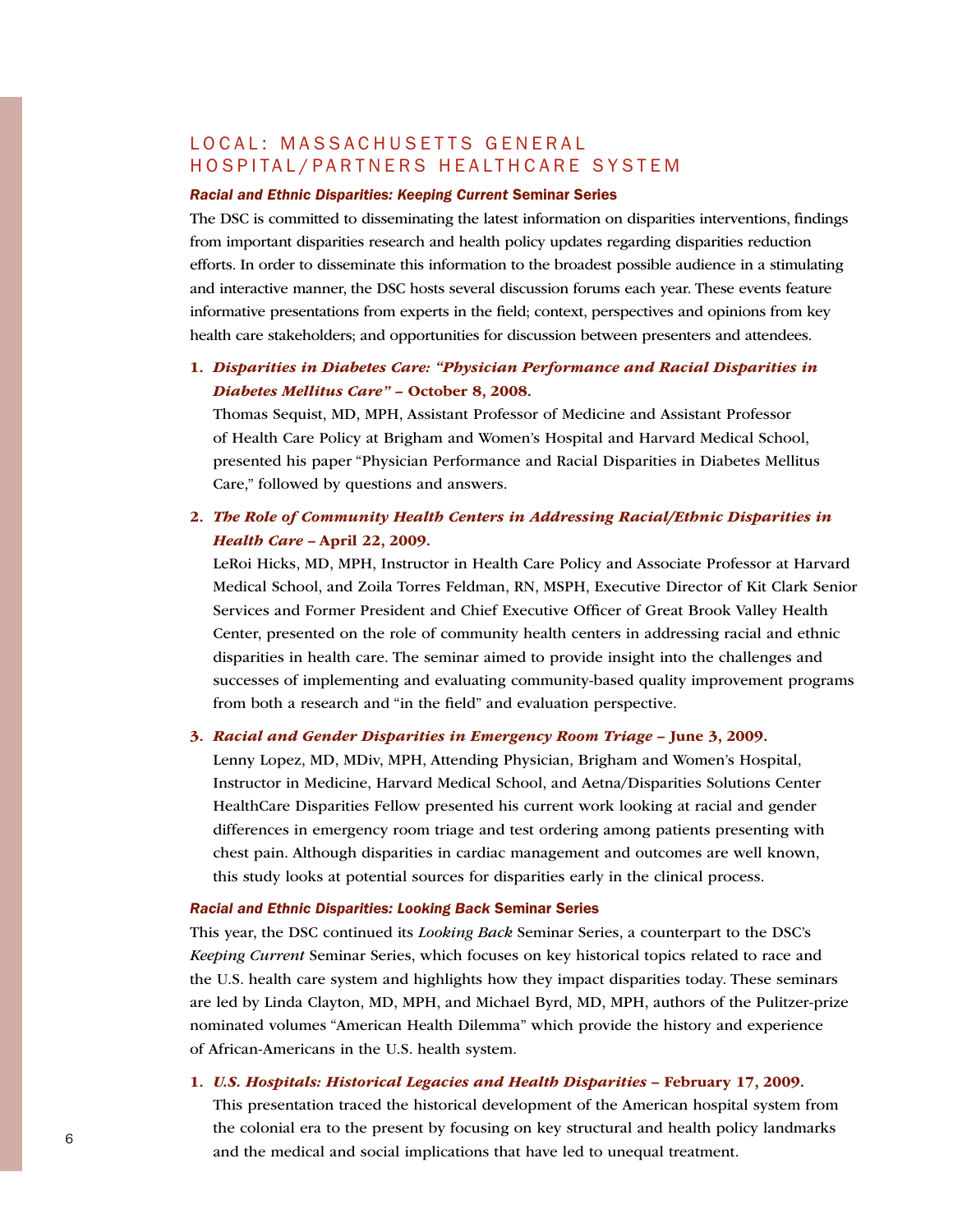#### DSC/Multicultural Affairs Office/Schwartz Center Film Series

The DSC and the MGH Multicultural Affairs Office (MAO) collaborated in 2007 to launch a film series. The ultimate goal of the series is to raise the quality of medical care through the improvement of communication during the medical encounter with particular regard to cultural competence. Each film is followed by a panel discussion, a question and answer period, and, where possible, participants are invited to engage in small group discussions and given tools that correlate to the material in the film for use in their subsequent professional and academic work.

## 1. *"Becoming American" part of UNNATURAL CAUSES: Is Inequality Making Us Sick? –* October 7, 2008.

The film highlights the positive aspects of health and culture that newly arriving Latino immigrants bring to the U.S. Following the film, guest panelists Byron Garcia, MD, medical director at Westwood Lodge Hospital and the Lowell Center, and Enrique Caballero, MD, director of Medical Affairs and Professional Education at the Joslin Diabetes Center, and moderator Alexander Green, MD, MPH, of the DSC, commented on the issues that were raised in the film and responded to questions from the audience.



In 2009, the Schwartz Center graciously joined the DSC and the MAO, and co-sponsored the film series. With the added collaboration, we successfully expanded the scope and reach of the film series with "Return to the Killing Fields" and we will continue this effort with two more screenings in 2009.

## 2. *Return to the Killing Fields: Cross Cultural Care and the Cambodian Experience –* April 14, 2009.

The fourth event in this series took place in the Amphitheater at the Joseph B. Martin Conference at Harvard Medical School. The event focused on the experience of Cambodian refugees and immigrants during the Khmer Rouge period, the impact of the experience on survivors and the unique aspects of providing health care to this community. Selections from two documentaries were shown: "Return to the Killing Fields," which provides an overview and history of the Khmer Rouge regime, and the award-winning "S21: The Khmer Rouge Killing Machine," which documents the reunion of two survivors of the Khmer Rouge's Tuol Sleng Prison and the former prison guards when they return to the site. Following the excerpts from the documentaries, there was a discussion on providing cross-cultural care to Cambodian patients with two panelists, Dr. Richard Miller, Medical Director of Khmer Health Advocates, and Chhan Touch, Family Nurse Practitioner at Metta Health Center in Lowell, MA. In a follow-up survey, 100 percent of attendees who are direct care providers agreed that the film series increased their knowledge about the Cambodian community and increased their awareness of culturally sensitive and appropriate services for patient care.

#### MGH Committee on Racial and Ethnic Disparities

including the Training and Patient Experience Summits, the MGH CLAS Self-Assessment and T The MGH Committee on Racial and Ethnic Disparities in Health Care was created in 2003 with the goal of identifying and addressing disparities wherever they might exist at MGH. Dr. Joseph Betancourt co-chairs the committee with Joan Quinlan, MPH, of the MGH Center for Community Health Improvement. Faculty and staff from the DSC provide staffing and technical support to the Committee, which meets twice a year. The Committee oversees various projects Measure Development Pilot Projects.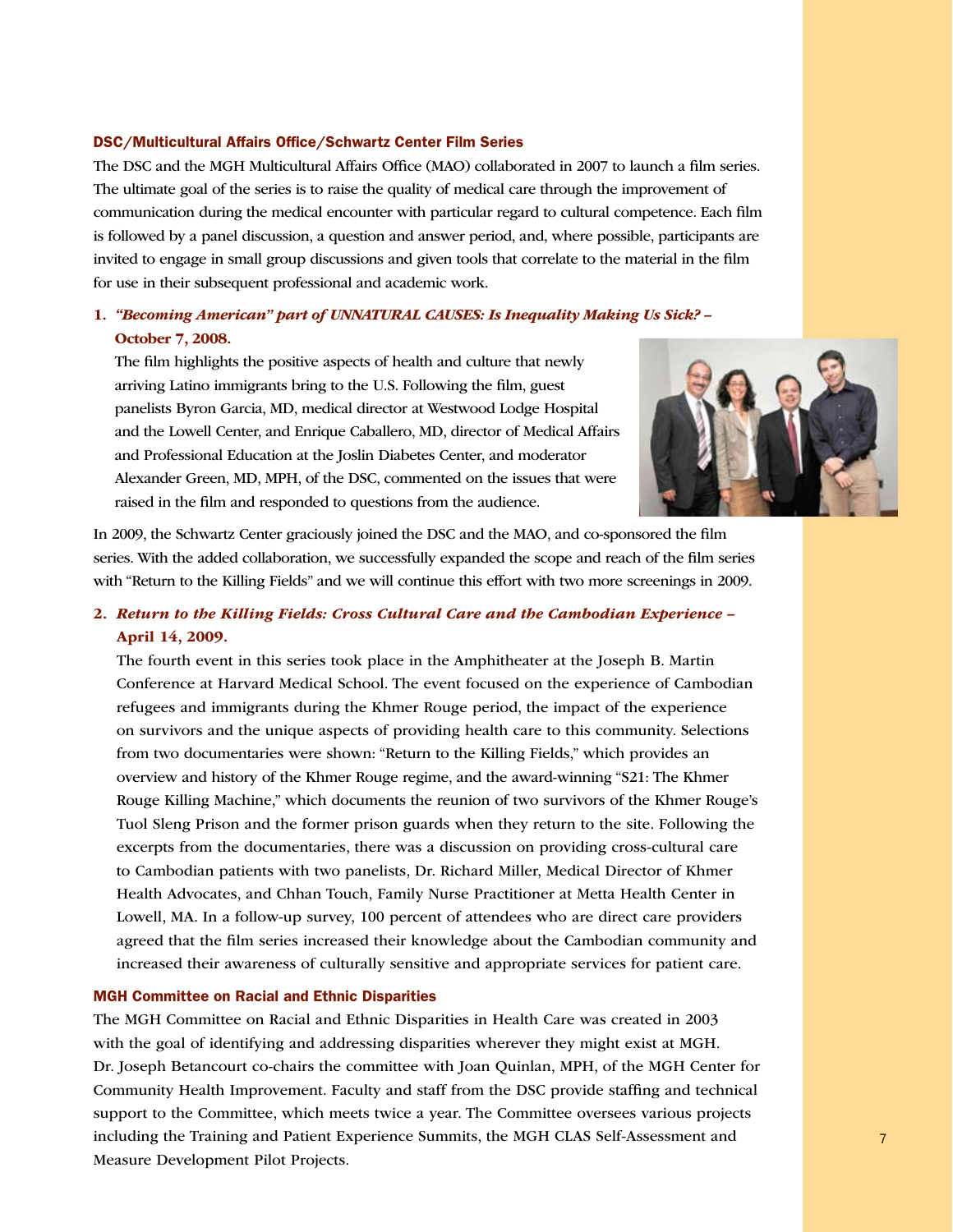#### 1. *Training Summit – Cultural Competency and Diversity Training for all Staff.*

Convened by the MGH Committee on Racial and Ethnic Disparities, the Training Summit is working to develop uniform goals and objectives for training offered in the area of disparities and cross-cultural care at the hospital. The summit regularly convenes representatives from departments throughout the hospital that provide disparities-related and cross-cultural care trainings to their staff. The goal of the summit is to develop a core set of learning objectives and unifying principles that can provide a foundation for training hospital staff from all backgrounds (clinicians, non-clinical staff, service staff, etc.).

## 2. *Patient Experience Summit – Capturing Racial and Ethnic Minority Patients' Experiences.*

The Patient Experience Summit is working to develop reporting mechanisms that more accurately assess patient experience, particularly for racial and ethnic minority patients. For example, a pilot project with Medical Interpreter Services has recently been implemented to help identify clinical situations that might lead to medical errors in patients with limited-English proficiency.

3. *MGH CLAS Self-Assessment – Culturally and Linguistically Appropriate Services (CLAS).*  In 2001, the U.S. Department of Health and Human Services, Office of Minority Health, released national standards on the provision of culturally and linguistically appropriate services (CLAS). In order to formally record and document efforts throughout MGH to address the CLAS standards, members of the Committee are coordinating an assessment of MGH's services in relation to the CLAS standards. Key departmental and committee leaders were asked to describe their services/initiatives and to highlight strengths and areas of improvement as related to the CLAS standards.

## 4. *Measure Development Pilot Project – Pain Management in the Emergency Department and Wait Times for Renal Transplantation.*

A pilot project was implemented to explore if racial and ethnic disparities in pain management for long bone fracture exist in the Emergency Department at MGH. Data from the United Network of Organ Sharing (UNOS) is being reviewed to determine if there are disparities in wait time for renal transplantation by race/ethnicity at MGH, and whether a standard quality measure can be constructed to monitor this routinely.

#### 5. *Disparities Dashboard.*

Under the auspices of the Massachusetts General Hospital Committee on Racial and Ethnic Disparities, the DSC helped develop and disseminate the hospital's third annual Racial and Ethnic Disparities Dashboard. The goal of the Disparities Dashboard is to monitor several key components of quality by race and ethnicity by providing a variety of quality measures by patient race/ethnicity, identifying key areas for quality improvement and report on the progress of initiatives addressing disparities at MGH. The Dashboard provides an overview of the diversity of the hospital's patients and how they are distributed among hospital services, data regarding interpreter services, clinical quality measures for both inpatient and outpatient services by race/ethnicity and patient experiences with care for different racial and ethnic groups. Equity measures are posted externally on the MGH Quality and Safety Website.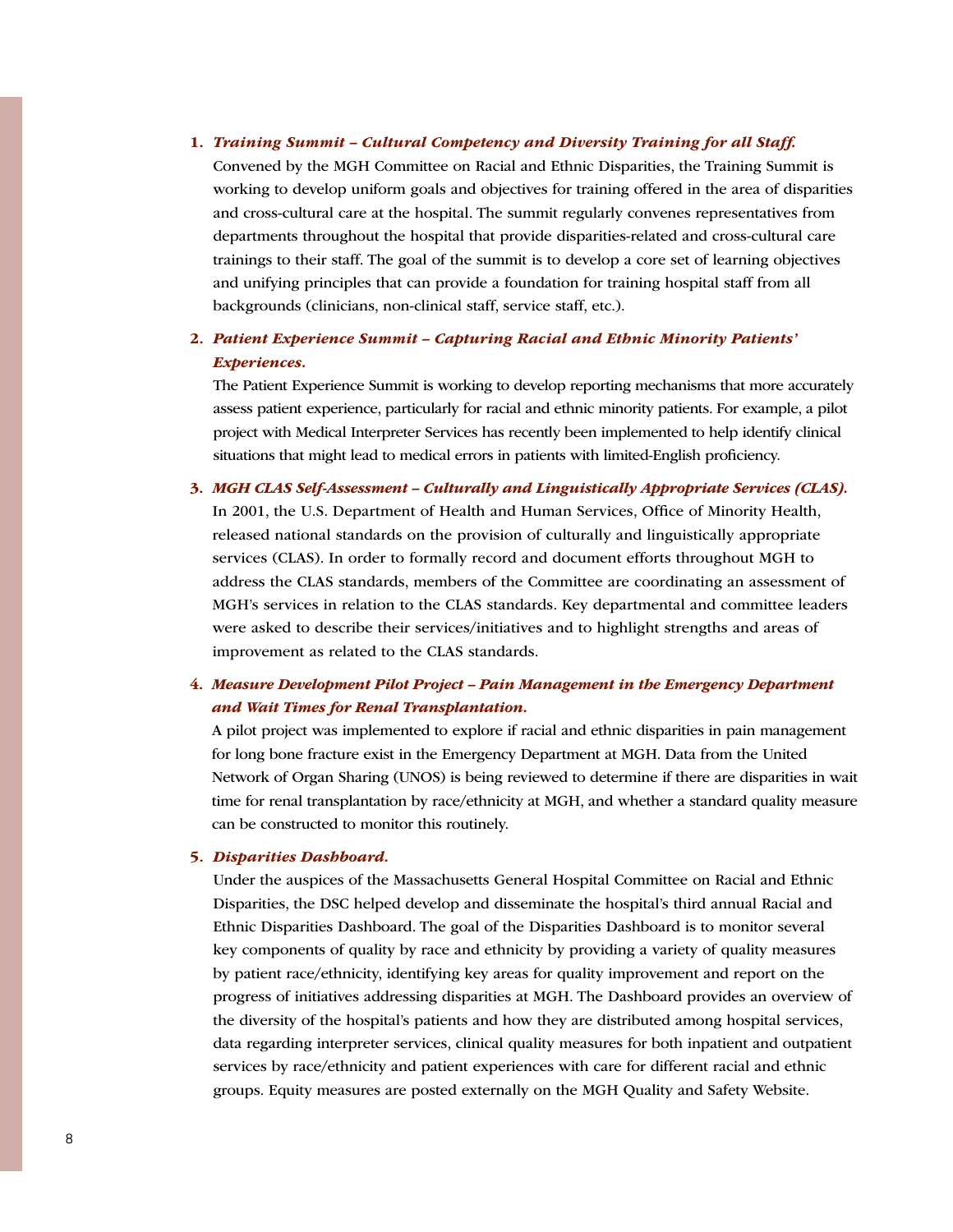#### 6. *Chelsea Diabetes Management Program.\**

The DSC in collaboration with the MGH Chelsea HealthCare Center, the Massachusetts General Physicians Organization (MGPO) and the MGH Center for Community Health Improvement, developed a culturally competent and comprehensive diabetes management program for patients with poorly controlled diabetes at the MGH Chelsea HealthCare Center. The Chelsea Diabetes Management Program (CDMP) is based on a culturally and linguistically competent disease management model involving individual (one-on-one) bilingual (English and Spanish) coaching sessions and group education sessions taught by a nurse practitioner. Support group sessions co-facilitated by a mental health professional and the diabetes coach are also offered to reinforce program learning and promote a community-based peer support system.

#### 7. *Colorectal Cancer Screening Disparities Program.\**

In 2006, MGH found disparities in colorectal cancer (CRC) screening between Latinos and whites at the MGH Chelsea HealthCare Center. To address this disparity, the DSC, the MGH Gastroenterology Unit, the Center for Community Health Improvement and the MGH Chelsea HealthCare Center designed the Chelsea Colorectal Cancer Screening Program, a quality improvement and disparities reduction intervention. The program focuses on patient education, provider education and overcoming logistical, financial and other system barriers to colonoscopy screening. Outreach workers and interpreters at the health center were trained to become navigators. Results from a randomized control trial show that patients in the intervention group (receiving navigator services) were more likely to undergo CRC screening than patients receiving usual care services and the higher screening rate resulted in the identification of more polyps in the intervention group. The CRC navigator program is currently available to all patients at MGH Chelsea.

#### 8. *Disparities and Mental Health.\**

The DSC collaborated with the MGH Department of Psychiatry to investigate where disparities in mental health service utilization exist throughout MGH. Led by Albert Yeung, MD, SciD, and Nhi-Ha Trinh, MD, MPH, a pilot project was implemented to promote mental health services to high-risk MGH minority populations. The team used computerized medical records across the Partners HealthCare System to analyze the utilization of services for depression by the minority outpatient populations at MGH. The team participated in a demonstration project with a cohort of high-cost Medicare patients by training nurse case managers in culturally competent psychiatric care. These patients have significant chronic medical and psychiatric co-morbidity. By evaluating its efficacy in improving patient and clinician satisfaction and patient outcomes, the results of this pilot have enabled the team to develop a blueprint for the larger MGH community.

\* Projects supported by a grant from Jane's Trust

8 1 8 9 Chelsea HealthCare Center. Focus groups were conducted with providers, hospital staff and 9. *Developing and Implementing a Culturally Competent Diabetes Management Program* Through generous funding from the Tufts Health Plan Foundation, the DSC in collaboration with MGH Revere HealthCare Center developed a culturally competent diabetes management program for Cambodians, which is modeled after an award-winning program at MGH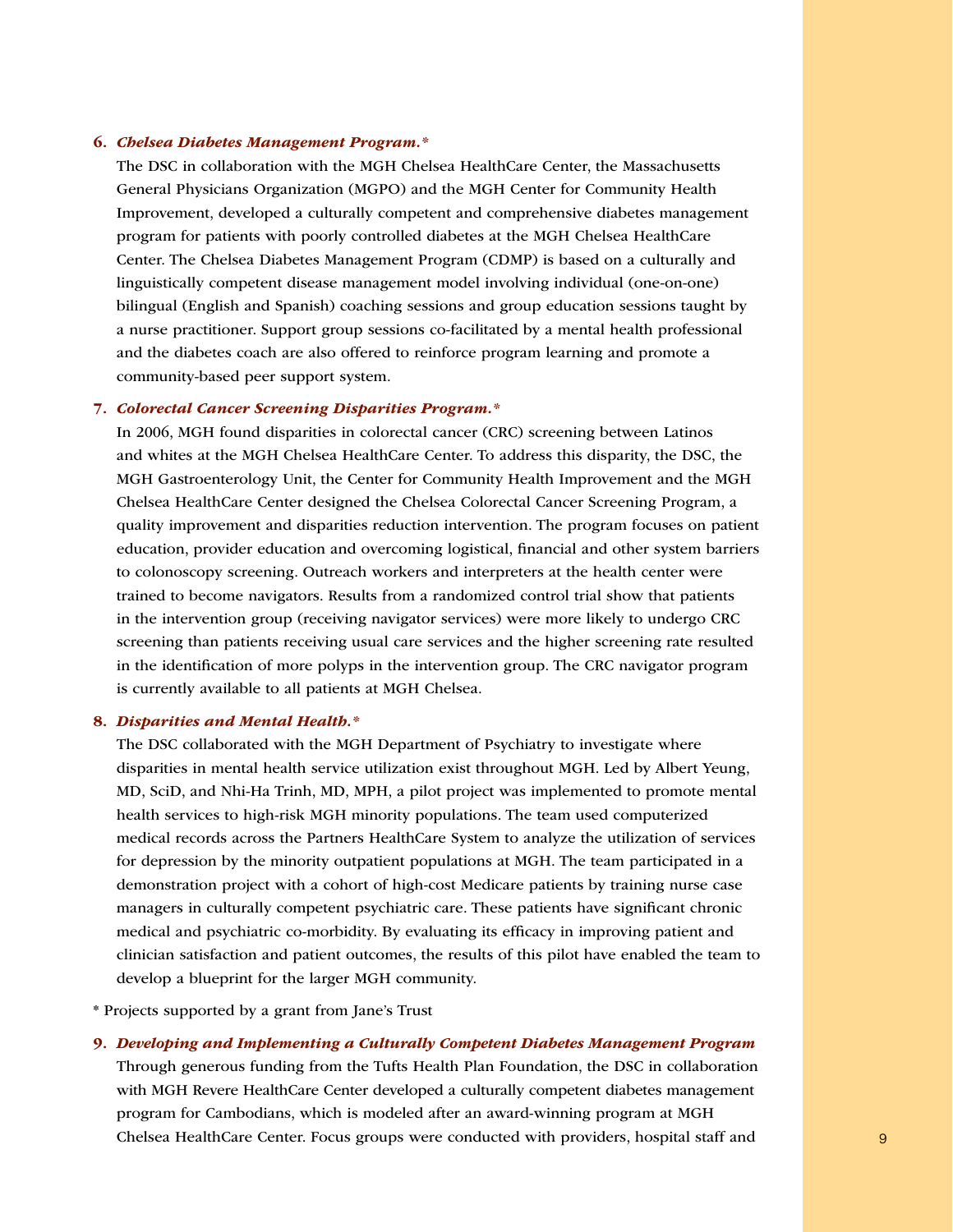patients to assess the barriers to diabetes management among Cambodian patients with diabetes. Four primary themes emerged relating to patients' barriers to diabetes control: 1) limited understanding of diabetes disease processes (specifically the relation between diet and blood sugar); 2) beliefs and perspectives about diabetes treatment (e.g. emphasis on finding a cure versus disease management); 3) impact of language barriers and time restrictions on the provision of care; and 4) patients' deferent style of communication. These findings informed the development of the diabetes program, which includes individual coaching sessions with a bilingual Cambodian diabetes coach, as well as group education sessions, both of which are tailored to the specific needs of the Cambodian population. The program opened to patients in June 2009.

#### The Impact of Health Care Reform on Minority Populations and Their Providers

The Massachusetts Medical Society (MMS) and its Committee on Diversity in Medicine in collaboration with Boston University Medical Campus and the Disparities Solutions Center sponsored a special program on March 26th 2009. The program looked at the recent state of health insurance coverage in Massachusetts and the demographics of those enrolled. Special attention was given to the care of racial and minority populations since the implementation of health care reform in Massachusetts, with a particular focus on workforce diversity and access to primary care and other services.

#### Harvard Medical School Cross-Cultural Care Committee

Dr. Alexander Green is chair and Dr. Joseph Betancourt is vice-chair of the Cross-Cultural Care Committee at Harvard Medical School (HMS) and DSC staff members provide support for the activities of the committee. The committee coordinates efforts to further integrate issues of culture and how culture impacts health and health care into the HMS curriculum and faculty development. The committee graciously received support from Blue Cross-Blue Shield to carry out its efforts around cultural competence at Harvard Medical School. With this support, Dr. Green will be leading a longitudinal study beginning in the fall of 2009 to assess the educational curriculum at HMS and students' preparedness to provide effective cross-cultural care.

#### 1. *Introduction to the Professions –* August 2008.

 $10$ Introduction to the Professions is a two-week course designed to prepare students for the upcoming four years of their medical education: ultimately getting students to appreciate that the cornerstones of a doctor's life are intellectual development, emotional development and professional development. Drs. Green and Betancourt provided a curriculum for all incoming students, focusing on issues of cross-cultural care and health care disparities. All incoming students were required to read the novel entitled *The Spirit Catches You and You Fall Down* and complete on-line cognitive tests called *Implicit Association Tests* to examine their own unconscious biases prior to the workshop. The program began with the screening of a documentary film called *Hold Your Breath,* which tells the story an Afghani man with gastric cancer and the daily struggles and cross-cultural challenges that he, his family and his health care team face in fighting this illness. After the screening of the film, Drs. Green and Betancourt, and approximately 20 other faculty members, as well as several members of the HMS Cross-Cultural Care Committee, facilitated small group discussion sessions with the students to review the themes from the book, the test and the film.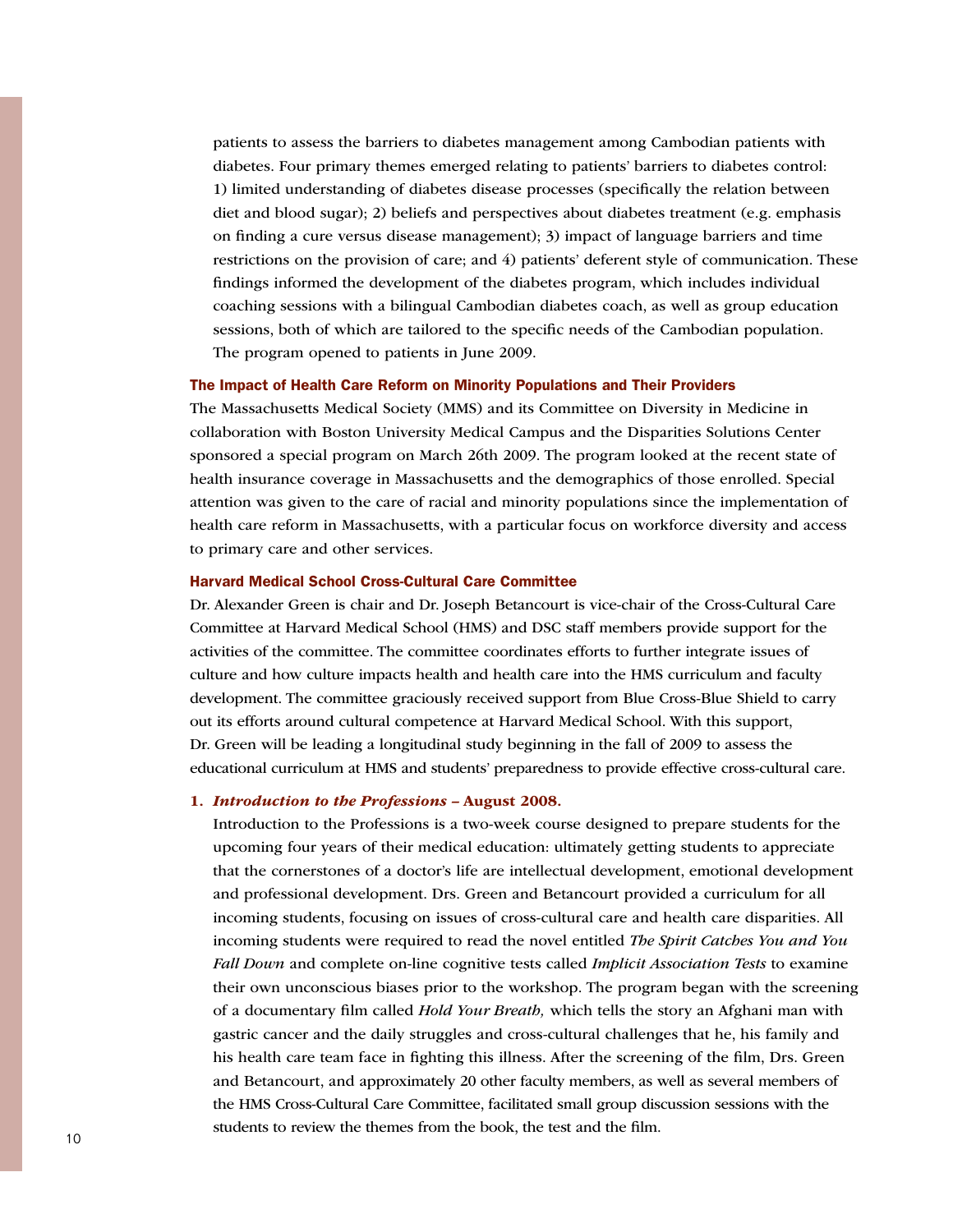### **INFRASTRUCTURE**

#### **Website**

The DSC website, *www.mghdisparitiessolutions.org,* provides information about the DSC team, its background and mission, current projects, awards and several interactive resources for the public. Major developments to the website include an expansion of the "Resources" page. This page was extensively redeveloped to include an interactive and web-based version of *Improving Quality and Achieving Equity: A Guide for Hospital Leaders.* Additional resources and toolkits have been added such as *Assuring Healthcare Quality: A Healthcare Equity Blueprint.* The "DSC Projects" page was redeveloped to provide an archive of our web seminars and our *Racial and Ethnic Disparities Keeping Current* and *Looking Back Seminar Series.*

The website has had  $601,554$  visits in the past year – a 15-fold increase over the last year.

#### Distribution List and E-Newsletter

The DSC continues to distribute its monthly E-Newsletter to inform interested parties of upcoming events, recent developments and other news from the DSC. The number of subscribers continues to grow and this year now totals nearly 3,500 members from the health care community from across the country. The scope of the newsletter has expanded to include pertinent announcements from other leading health care organizations and is a mechanism for the national dissemination of disparities-related news and events. Registration for the list is mediated through the DSC website.

### **SPOTLIGHT**

New Partners supported through donations to the DSC.

St. Thomas Community Health Center, New Orleans, LA.

St. Thomas Community Health Center is among the largest and most comprehensive primary care facilities serving both insured and uninsured patients in the New Orleans area. Since the re-opening of St. Thomas clinic in 2005 after Hurricane Katrina, the clinic has provided ongoing comprehensive primary care, but has also begun to function as a "safety net clinic for patients." This year St. Thomas Community Health Center joined the Disparities Leadership Program through the gracious support of several key donors. They are focusing on the collection of race and ethnicity data. Dr. Donald Erwin, CEO, states

*"The DSC has provided [a] skilled, experienced team to help translate our subjective impressions of disparities and barriers to care into hard data. Transforming impressions into data is critical for St. Thomas CHC to move further in being able to identify, and reduce, racial and ethnic disparities and to assure an ongoing strategy for equity."*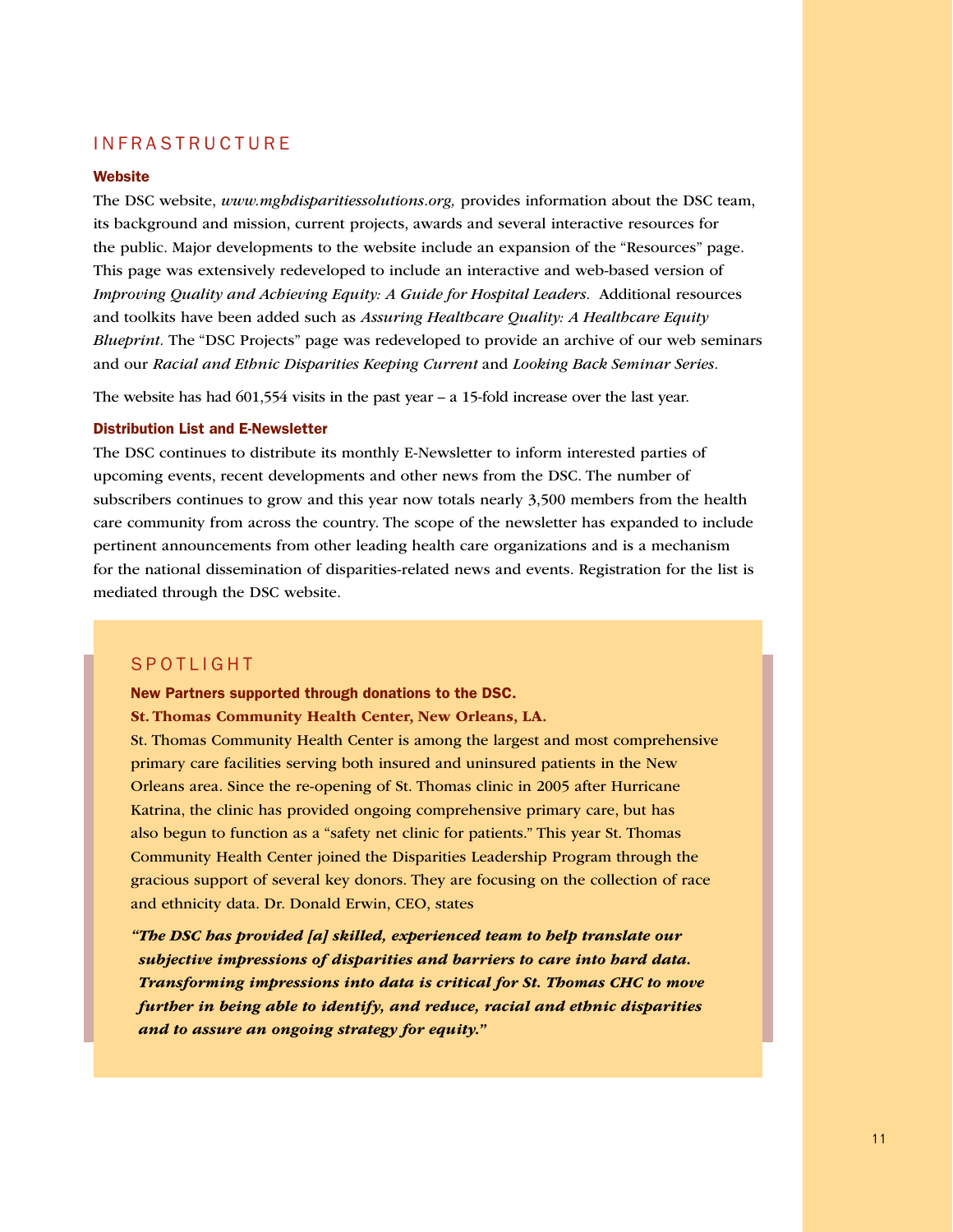## Funding and Donations

The DSC was founded with a \$3 million grant from Massachusetts General Hospital and Partners HealthCare in 2005. In addition, the Center has been awarded the following grants and contracts:\*

|  |  |  |  | Year 1: July 2005 - June 2006 |  |
|--|--|--|--|-------------------------------|--|
|--|--|--|--|-------------------------------|--|

| Total                                              | 696,573 |
|----------------------------------------------------|---------|
| Harvard Medical School                             | 15,000  |
| <b>Cultural Competence Consultation</b>            | 15,000  |
| The Robert Wood Johnson Foundation                 |         |
| Boston Public Health Commission                    | 25,000  |
| The California Endowment                           | 28,854  |
| The State of Delaware                              | 45,830  |
| Blue Cross Blue Shield of Massachusetts Foundation | 55,639  |
| The Robert Wood Johnson Foundation                 | 511,250 |

## Year 2: July 2006 - June 2007

| <b>Total</b>                                        | 1,065,476 |
|-----------------------------------------------------|-----------|
| <b>Patient Donation</b>                             | 40,000    |
| Aetna Foundation                                    | 300,000   |
| Robert Wood Johnson Foundation                      | 499,644   |
| Merck, Inc.                                         | 50,000    |
| HMS Academy Center for Teaching and Learning        | 10,000    |
| Blue Cross Blue Shields of Massachusetts Foundation | 25,334    |
| National Committee for Quality Assurance            | 15,498    |
| Jane's Trust                                        | 125,000   |

### Year 3: July 2007 - June 2008

| Total                                        | 358,300 |
|----------------------------------------------|---------|
| <b>Patient Donations</b>                     | 55,250  |
| <b>MGH Multicultural Affairs Office</b>      | 15,700  |
| University of Puerto Rico                    | 14,871  |
| Merck                                        | 50,000  |
| HMS Academy Center for Teaching and Learning | 15,000  |
| Massachusetts Department of Public Health    | 7,500   |
| Tufts Health Plan Foundation                 | 99,979  |
| Jane's Trust                                 | 100,000 |

#### Year 4: July 2008 - June 2009

| Total                                        | 397,660 |
|----------------------------------------------|---------|
| <b>Patient Donations</b>                     | 105,550 |
| MGH Multicultural Affairs Office             | 10,000  |
| HMS Academy Center for Teaching and Learning | 15,000  |
| Aetna Foundation                             | 99,620  |
| Schwartz Center                              | 10,000  |
| Boston Public Health Commission              | 7,500   |
| Tufts Health Plan Foundation                 | 149,990 |

12 **12** *Deriod that it was granted. CONSERVANT**CONSERVANT**CONSERVANT**CONSERVANT**CONSERVANT**CONSERVANT**CONSERVANT**CONSERVANT* **<b>CONSERVANT CONSERVANT CONSERVANT CONSERVANT CONSERVANT CONSERVANT** *\*Please note that these awards may be for multiple years, but each is listed only once in the reporting period that it was granted.*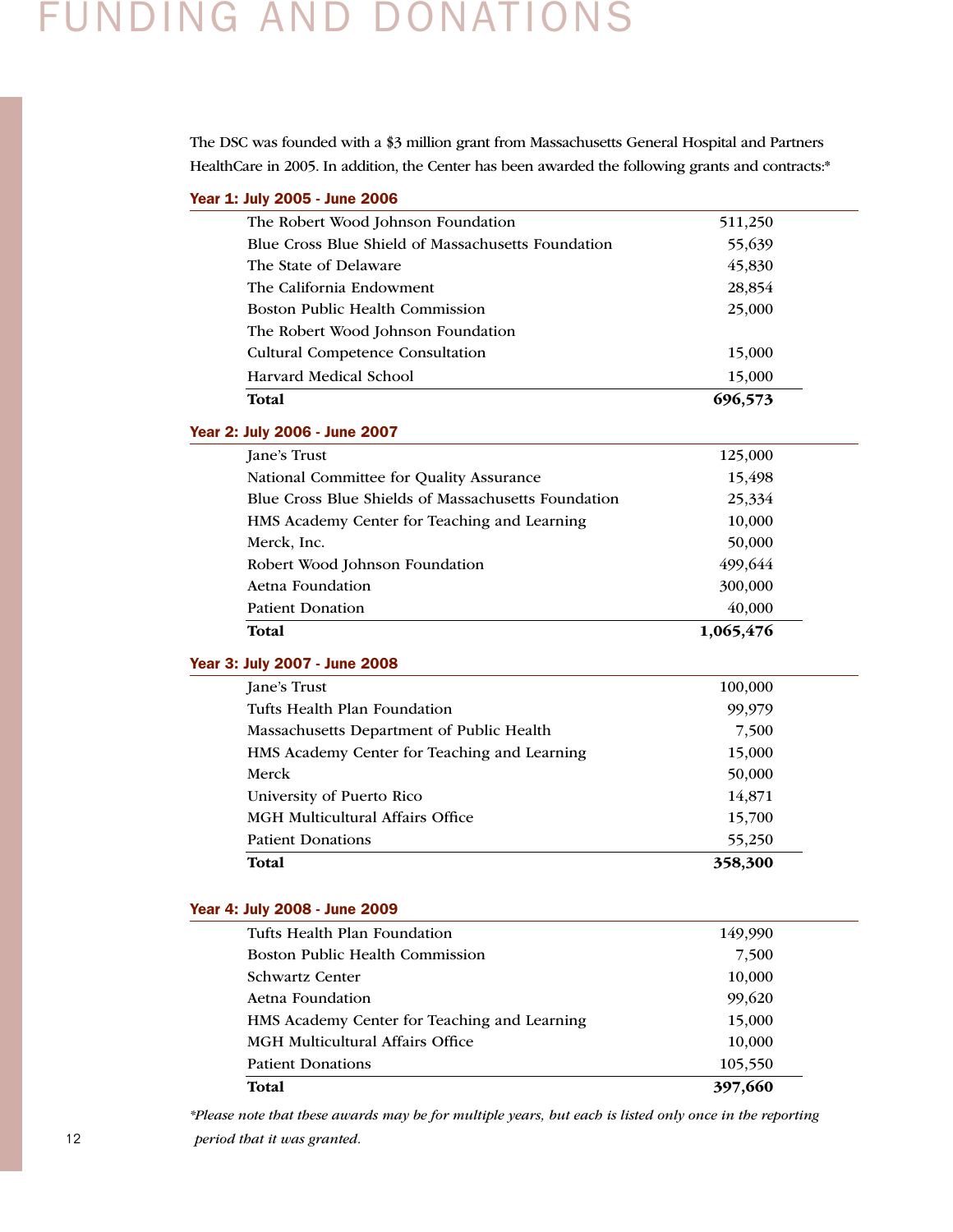## Academic Publications and Presentations

#### Academic Publications

Dogra N, Betancourt JR, Park ER, Sprague-Martinez L. The relationship between drivers and policy in the implementation of cultural competency training in health care. J Natl Med Assoc. 2009; 101(2):127-33. PMID: 19378628

Green AR. The globalization of cross-cultural medical education and patient-centered care. Bratisl Lek Listy. 2008; 109(5):238. PMID: 18630809

Green AR, Betancourt JR, Park ER, Greer JA, Donahue EJ, Weissman JS. Providing culturally competent care: residents in HRSA Title VII funded residency programs feel better prepared. Acad Med. 2008; 83(11):1071-9. PMID: 18971660

Green AR, Betancourt JR, Park ER, Greer JA, Donahue EJ, Weissman JS. Providing culturally competent care: residents in HRSA Title VII funded residency programs feel better prepared. Acad Med. 2008; 83(11):1071-9. PMID: 18971660

Ho MJ, Yao G, Lee KL, Beach MC, Green AR. Cross-cultural medical education: can patient-centered cultural competency training be effective in non-Western countries? Med Teach. 2008; 30(7):719-21. PMID: 18777429

Lopez L, Cook EF, Horng MS, Hicks LS. Lifestyle modification counseling for hypertensive patients: results from the National Health and Nutrition Examination Survey 1999-2004. Am J Hypertens. 2009; 22(3):325-31. Epub 2008 Dec 18. PMID: 19096366

Lopez L, Katz JT. Perspective: creating an ethical workplace: reverberations of resident work hours reform. Acad Med. 2009; 84(3):315-9. PMID: 19240437

Lopez L, Vranceanu AM, Cohen AP, Betancourt J, Weissman JS. Personal characteristics associated with resident physicians' self perceptions of preparedness to deliver cross-cultural care. J Gen Intern Med. 2008; 23(12):1953-8. Epub 2008 Sep 20. PMID: 18807099

Percac-Lima S, Grant RW, Green AR, Ashburner JM, Gamba G, Oo S, Richter JM, Atlas SJ. A culturally tailored navigator program for colorectal cancer screening in a community health center: a randomized, controlled trial. J Gen Intern Med. 2009; 24(2):211-7. PMID: 19067085

Park ER, Chun MB, Betancourt JR, Green AR, Weissman JS. Measuring residents' perceived preparedness and skillfulness to deliver cross-cultural care. J Gen Intern Med. 2009; 24(9):1053-6 PMID: 19557481

#### Academic Presentations

Betancourt JR. The Disparities Leadership Program: Empowering Leaders, Getting to Solutions. Sixth National Conference on Quality Health Care for Culturally Diverse Populations. Minneapolis, MN; September 2008.

Green AR. Quality Improvement for Disparities Reduction: the Chelsea Community Health Center Experience. Sixth National Conference on Quality Health Care for Culturally Diverse Populations. Minneapolis, MN; September 2008.

Green AR, Renfrew MR, Horta A, Chase BB, Sanchez E, Figueroa J, and Betancourt JR. Reducing Racial and Ethnic Disparities in Diabetes: Results from an Innovative and Culturally Competent Quality Improvement Program. Society for General and Internal Medicine: Annual Meeting. Miami, FL; 2009.

López L, Wilper AP, Cervantes MC, Betancourt JR, Green AR. Racial and Gender Differences in Emergency Room Triage Assessment and Test Ordering for Chest Pain, NHAMCS 1997-2004. Society for General and Internal Medicine: Annual Meeting. Miami, FL; 2009.

Lopez L, Pabon-Nau L, Hicks LS. Acculturation and Self-Reported Hypertension and Diabetes in Latino Subgroups: The California Health Interview Survey 2001-2005. Society for General and Internal Medicine: Annual Meeting. Miami, FL; 2009.

Renfrew MR, Cohen MJ, Pasinski R, Betancourt JR, Liang S, Tan-McGrory A, Green AR. Barriers to Care for Cambodian Patients with Diabetes: Results from a Qualitative Study. Society for General and Internal Medicine: Annual Meeting. Miami, FL; 2009.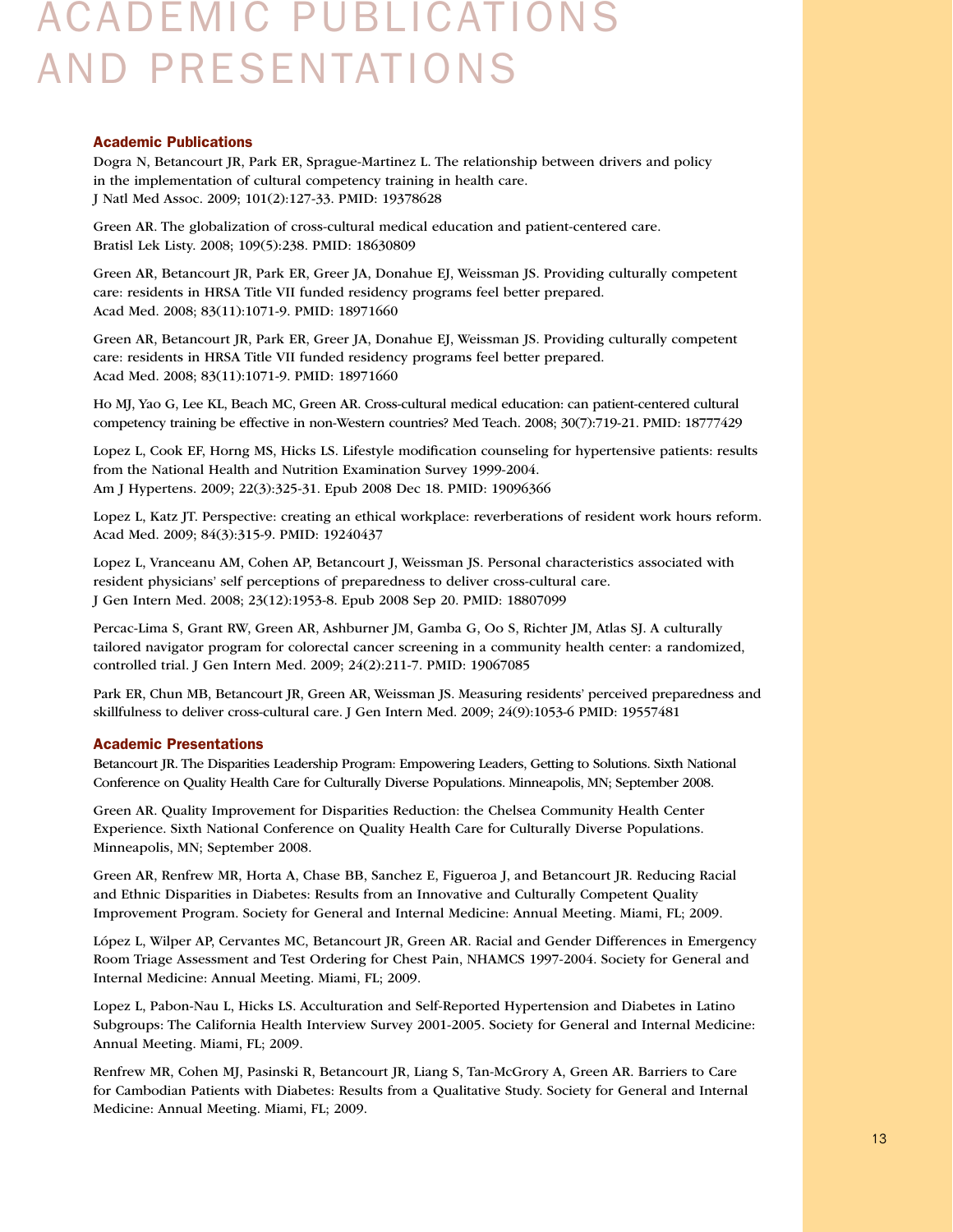## Media

#### Popular Media Coverage

*Boston Globe –* 

"Research Shows Key Role for Unconscious Bias." July 30, 2009

#### *Bay State Banner –*

"For Latinos, Diabetes an Emerging Health Threat." March 5, 2009

"New Hospital Guide Pushes Plan to Address Disparities." January 22, 2009

#### *Kaiser Family Foundation –*

"Guide Seeks to Help Hospital Leaders Address Health Care Disparities, Improve Quality, Equity." January 27, 2009

#### *Robert Wood Johnson Foundation –*

"Massachusetts Hospital Unveils Guide for Reducing Care Disparities." January 22, 2009

### *TuBoston –*

"MGH Leads Other Hospitals in Efforts to End Health Care Disparities with Launch of new Guide." December 19, 2008

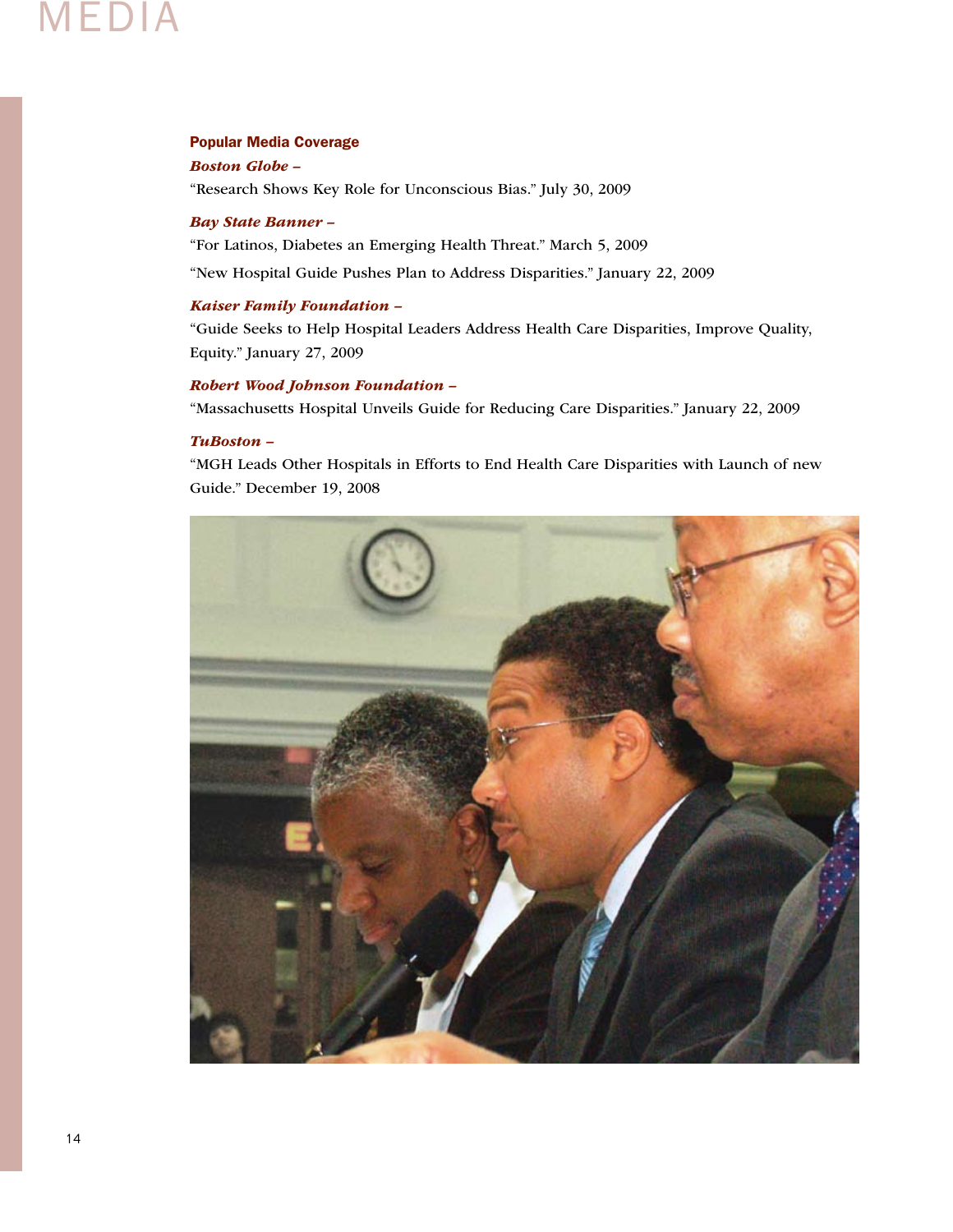## Awards and Recognition

#### 2008 Harold Amos Diversity Award

On Wednesday, March 11th, 2009, Dr. Alexander Green, Associate Director of the Disparities Solutions Center, received the Harold Amos Diversity Award from Harvard Medical School in recognition of his significant achievements in moving Harvard Medical School toward being a diverse and inclusive community. This award was established to recognize Harvard Medical School/Harvard School of Dental Medicine faculty who demonstrate a significant commitment to enhancing diversity above and beyond their role and/or responsibilities.



*Photo by Liza Green*

#### 2008 PowerMeter: Award from El Planeta

*El Planeta,* the largest Hispanic newspaper in Massachusetts, named Dr. Betancourt of the Disparities Solutions Center one of the Most Influential Individuals in the Massachusetts Hispanic community. Recipients were selected based on their achievements and contributions through their work and fields to the advancement of the Hispanic community in Massachusetts in 2008.

#### Leonard Tow Humanism in Medicine Award

Dr. Joseph Betancourt, Director of the Disparities Solutions Center, was awarded the Leonard Tow Humanism in Medicine Award by the Harvard Medical School Graduating Class of 2008. He was presented the award on Thursday, June 5th in recognition of his outstanding contributions.

# **SPONSORSHIPS**

The DSC provided financial support in sponsorship of the following events:

- A Picture is Worth a Thousand Words Harvard Medical School
- Anniversary Gala Event Encuentro Latino
- Health Care for All
- Rock the Boat 2009 Mattapan Community Health Center
- 12th Annual Health Care Revival Mattapan Community Health Center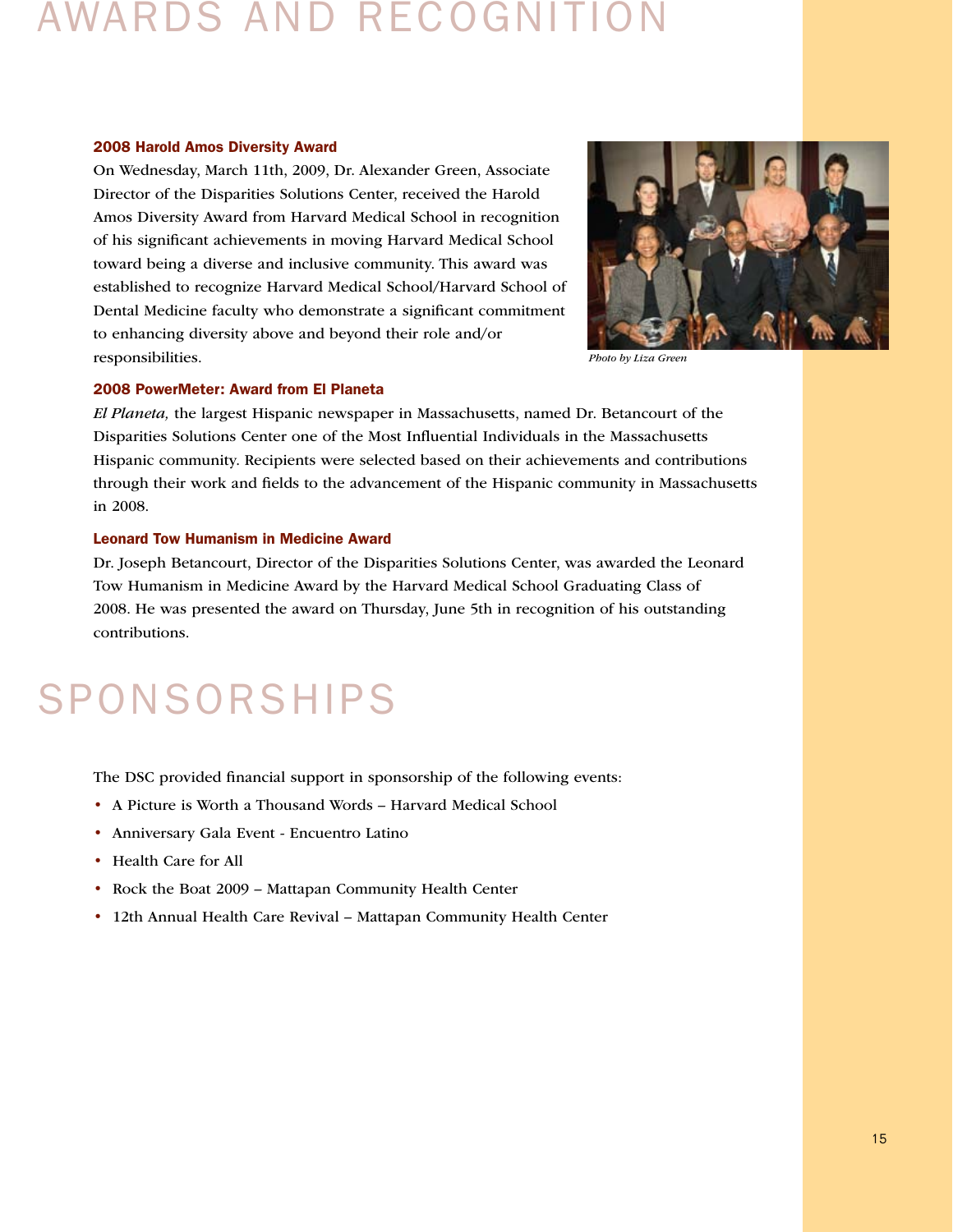# Disparities Solutions Center Faculty and Staff







#### Joseph R. Betancourt, MD, MPH – Director

Dr. Betancourt is the director of the Disparities Solutions Center, senior scientist at the Institute for Health Policy and director of Multicultural Education at Massachusetts General Hospital (MGH). He also is an assistant professor of Medicine at Harvard Medical School, and a practicing internist at MGH. He has served on several Institute of Medicine (IOM) Committees, including those that produced "Unequal Treatment: Confronting Racial/Ethnic Disparities in Health Care," "Guidance for a National Health Care Disparities Report," and "In the Nation's Compelling Interest: Ensuring Diversity in the Health Care Workforce." He served on the Boston Public Health Commission's Disparities Committee, the Massachusetts State Disparities Committee, and now co-chair's MGH's Disparities Committee and is on the Massachusetts State Disparities Council.

#### Alexander R. Green, MD, MPH – Associate Director

Dr. Green is the associate director of the Disparities Solutions Center and senior scientist at the Institute for Health Policy at Massachusetts General Hospital. He is also chair of the Cross-Cultural Care Committee at Harvard Medical School. His work focuses on programs designed to eliminate racial and ethnic disparities in care, including the use of culturally competent quality improvement interventions, leadership development and dissemination strategies. He has studied the role of unconscious biases and their impact on clinical decision-making, language barriers and patient satisfaction, and innovative approaches to cross-cultural medical education. He has also served on several national panels on disparities and cultural competency including the Joint Commission's "Hospitals, Language, and Culture" project.

#### Roderick K. King, MD, MPH – Faculty

Dr. King is currently senior faculty at the Disparities Solutions Center and an instructor in the Department of Global Health and Social Medicine at Harvard Medical School. Dr. King's work focuses on leadership and workforce development, and improving health systems performance as they relate to addressing health disparities and improving the health of underserved populations. In addition, Dr. King was recently selected as one of two Inaugural Institute of Medicine Anniversary Fellows, where he serves on the Board on Global Health, which oversees the study, "The U.S. Commitment to Global Health." He also serves on the Board on Population Health and Public Practices, which oversees the IOM "Roundtable for Racial and Ethnic Disparities." He most recently served as the director for the Health Resources and Services Administration, Boston Regional Division, and as a Commander in the U.S. Public Health Service, U.S. Department of HHS.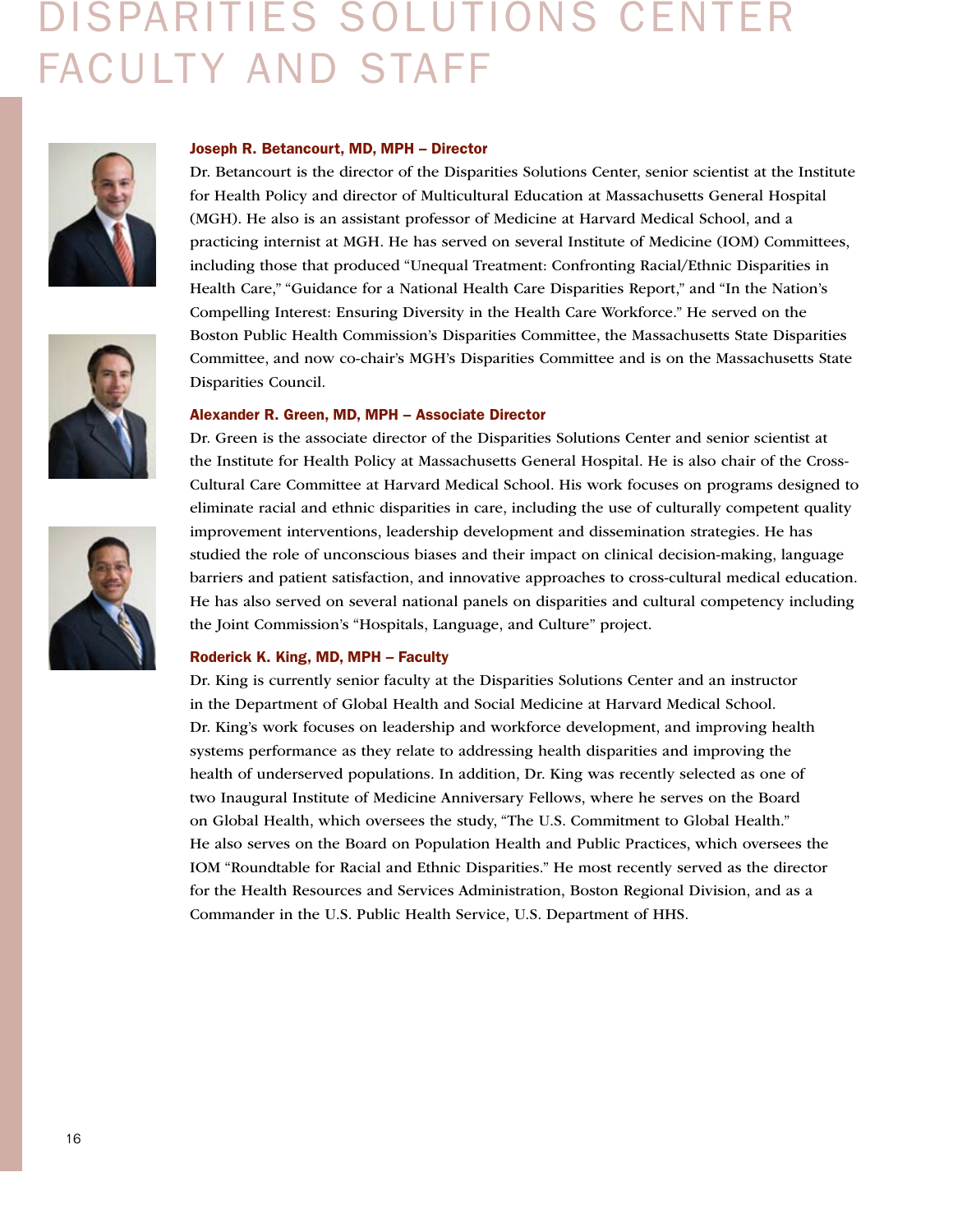#### Aswita Tan-McGrory, MSPH – Operations Manager

Ms. Tan-McGrory is the operations manager at the Disparities Solutions Center. Her interests are in providing equitable care to underserved populations and she has over 15 years of professional experience in the areas of maternal/child health, elder homelessness and HIV testing and counseling. She received her Master of Science in Public Health from Tulane University School of Public Health and Tropical Medicine with a concentration in tropical medicine and parasitology. Prior to receiving her Masters, she spent two years in rural Nigeria, West Africa, on water sanitation and guinea worm eradication projects with the Peace Corps. She received a Bachelor of Arts degree in biology and art history from Trinity University in San Antonio, Texas, and is currently working on her MBA at Babson College.

#### Megan Renfrew, MA – Project Coordinator

Ms. Renfrew oversees the implementation and evaluation of the community-based health intervention programs. Prior to joining the Disparities Solutions Center, Ms. Renfrew was a project director/associate research scientist at New England Research Institutes, Inc. (NERI) in the Institute for Community Studies and in the Center for Qualitative Research. She received a Masters Degree in Gender and Cultural Studies from Simmons College with a focus in adolescent health and sexuality education. Currently, Ms. Renfrew is a PhD candidate in Sociology at Brandeis University with a focus in medical sociology, qualitative research methods and the sociology of families.

#### Marina Cervantes, BA – Research Assistant

Ms. Cervantes graduated with a Bachelor of Arts in Ecology and Evolutionary Biology and a certificate in Spanish and Portuguese Languages and Cultures from Princeton University. While at Princeton she was president of Chicano Caucus and was involved in research on environmental health policy, immigration and diabetes.

#### Wanda Vega – Program Assistant

Ms. Vega recently completed four years with the Clinical Care Management Unit at the Massachusetts General Hospital, which provides the infrastructure necessary for MGH to analyze and improve the quality and efficiency of its clinical services. She transferred to the Clinical Care Management Unit from the Center for Integration of Medicine & Innovative Technology's (CIMIT), where she coordinated The Forum, a vital tool used to create collaborations for patient benefit. Prior to working at MGH, Ms. Vega completed ten years of government service with the Environmental Protection Agency.

### DISPARITIES SOLUTIONS CENTER FELLOW

Lenny Lopez, MD, MDiv – Aetna/Disparities Solutions Center (DSC) HealthCare Disparities Fellow Dr. Lopez received his BA in Religion and an MD from the University of Pennsylvania. He also received a Master of Divinity and a Master of Public Health from Harvard University. He completed his Internal Medicine residency at Brigham and Women's Hospital. After residency, he completed a Commonwealth Fund Fellowship in minority health policy and is focusing his research on cardiovascular health in Latinos. He was a General Medicine research fellow at Harvard and an associate physician at Brigham and Women's Hospital.









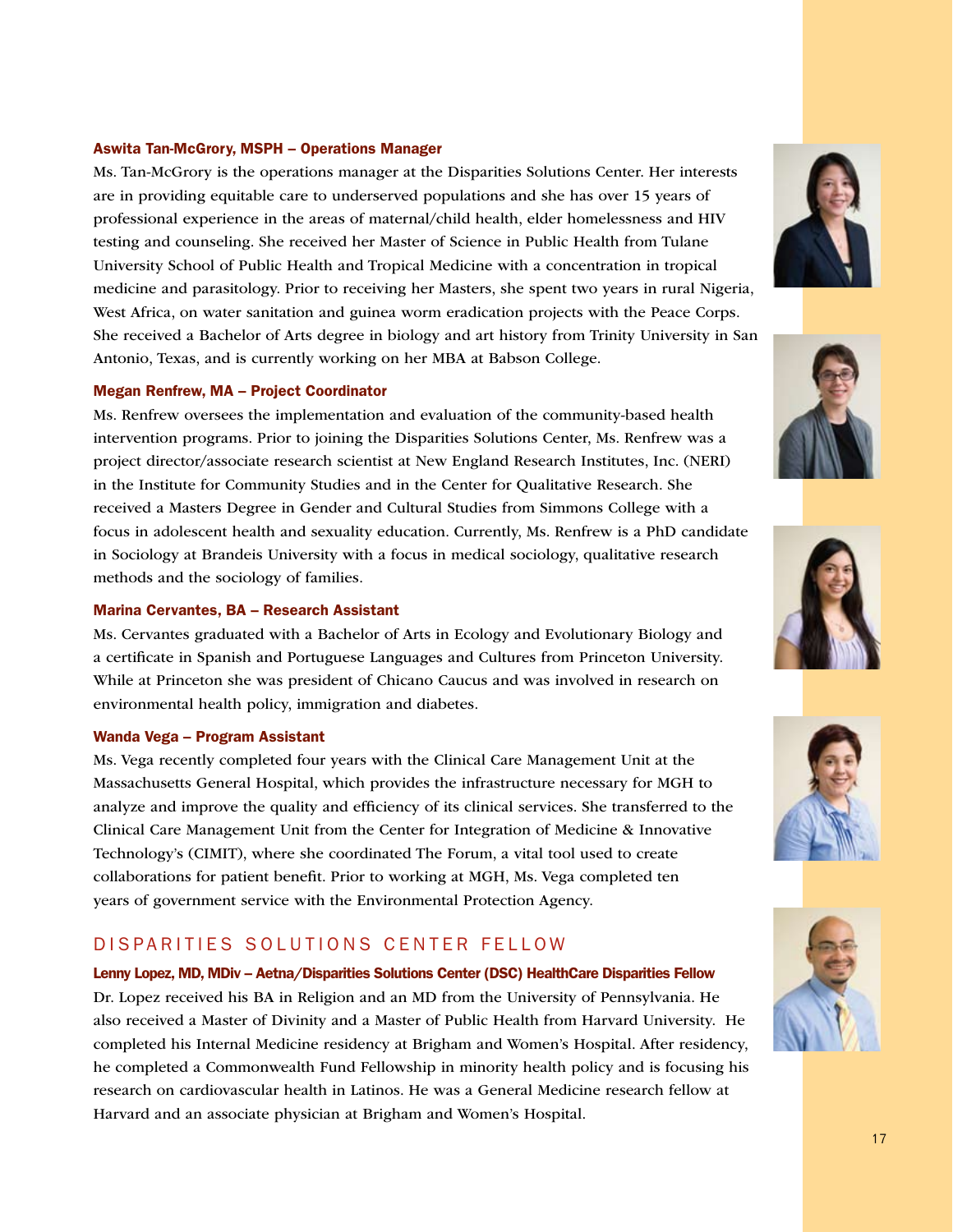## DSC Associates Program

#### Program Description

In order to respond to national and local calls to action to address disparities in health care, it is essential for the DSC to build a strong network of experts and researchers to broaden its skill set and talents. As a result, the DSC has developed an Associates Program, following the principles of partnership and collaboration.

The DSC Associates are a diverse group of health care professionals – including health policy experts, health service researchers, among others – who are committed to developing concrete, practical solutions to reduce racial and ethnic health disparities. The associates work with the DSC senior staff on projects that build on their joint expertise, and serve to meet the needs of the field.

DSC Associates benefit from:

- Access to new funding opportunities
- Access to center expertise for project collaboration
- Two-year renewable appointments

DSC Associates' responsibilities include:

- Attending one strategic planning meeting per year with DSC faculty and other associates
- Attending major DSC-sponsored events
- Promoting the DSC and the Associates Program when opportunities arise
- Initiation of at least one collaborative project with DSC during two-year tenure

To enter the program, potential associates must be recommended by a DSC faculty member and:

- Must have a demonstrated interest in eliminating disparities through research, quality improvement, leadership or other efforts that can build on the DSC's efforts
- Must have either MD, RN, PhD or similar degree (note: extensive experience will be taken into consideration in place of degree)

#### 2006-2009 DSC Associates

#### Alexy Arauz-Boudreau, MD, MPH

Instructor, Harvard Medical School Assistant in Pediatrics, Massachusetts General Hospital

Areas of Interest: Determining effective means to reduce health care disparities for vulnerable children through the structure of health care systems and provider level interventions

#### Steven J. Atlas, MD, MPH

Associate Director, MGH Primary Care Operations Improvement Program Co-Director, MGH Primary Care Practice-Based Research Network Assistant Professor of Medicine, Harvard Medical School

Areas of Interest: Understanding patterns of care and designing efficient models of care to improve quality for patients seen in primary care practice networks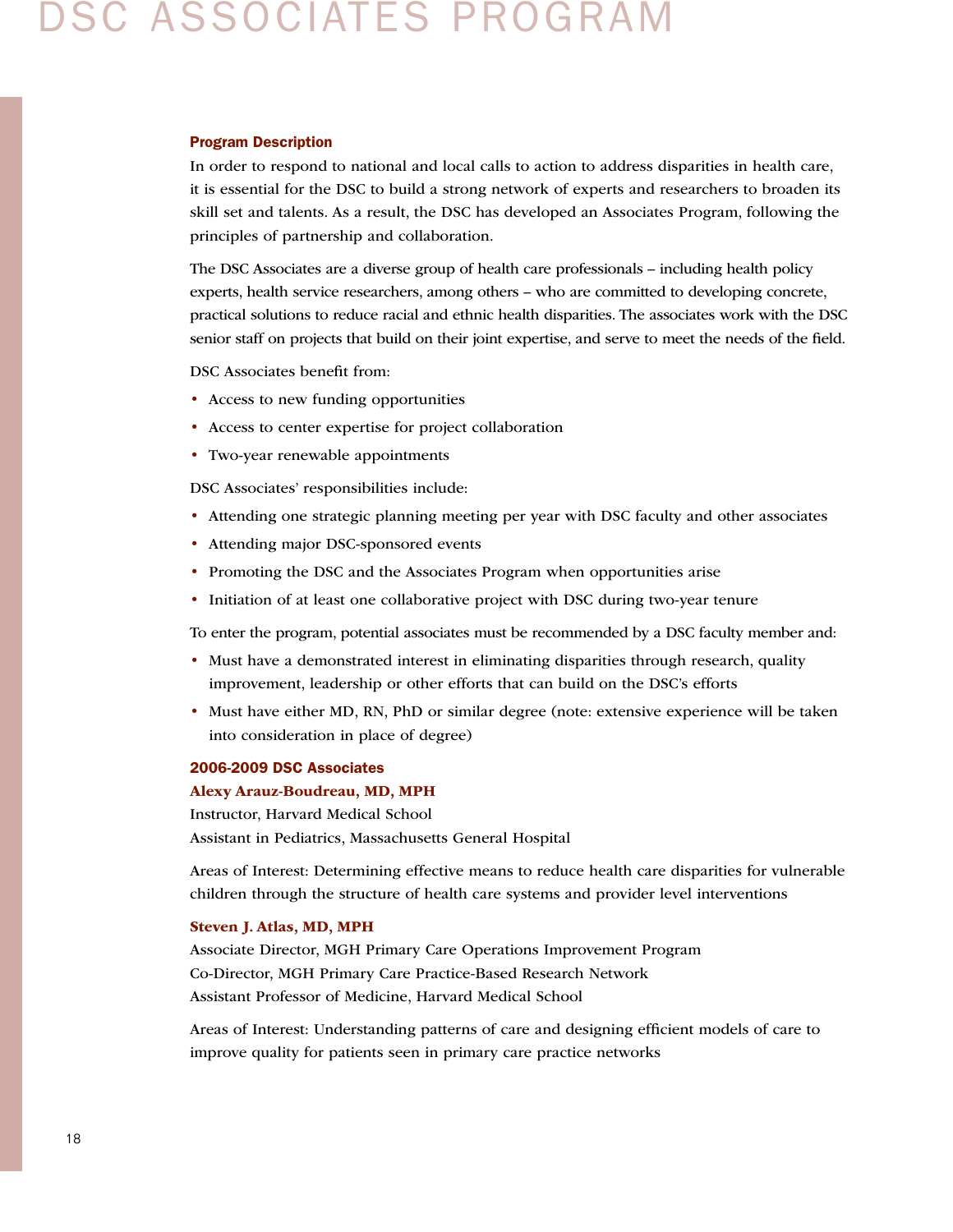#### W. Michael Byrd, MD, MPH

Division of Public Health Practice, Harvard School of Public Health Beth Israel Deaconess Medical Center

Areas of Interest: Health policies and concerns impacting African American and other disadvantaged minorities in the United States health system

#### Eric G. Campbell, PhD

Senior Scientist, Institute for Health Policy, Massachusetts General Hospital Assistant Professor, MGH Department of Medicine and Harvard Medical School

Areas of Interest: Science policy, academic industry relations

#### Linda A. Clayton, MD, MPH

Associate Medical Director, Division of Medical Assistance of the Commonwealth of Massachusetts Division of Public Health Practice, Harvard School of Public Health Beth Israel Deaconess Medical Center

Areas of Interest: Health policy and concerns impacting African American and other disadvantaged minorities in the United States health system

#### Katherine L. Flaherty, ScD

Director, Health Access and Community Partnerships, Community Benefit Programs, Partners HealthCare System

Areas of Interest: Access to health services for low-income and uninsured populations, program development, management and evaluation, and public policy development and analyses in areas such as maternal and child health and disease management

#### Fidencio Saldana, MD, MPH

Clinical and Research Fellow in Cardiology, Brigham and Women's Hospital

Area of interest: Racial disparities and outcomes in cardiovascular disease, Recruitment of underrepresented minorities to the health professions

### Valerie E. Stone, MD

Director, Primary Care Residency Program, Massachusetts General Hospital Director, Women's HIV/AIDS Program, Massachusetts General Hospital Associate Chief, General Medicine Unit, Massachusetts General Hospital Associate Professor of Medicine, Harvard Medical School

Areas of Interest: Racial and ethnic disparities in HIV/AIDS

### Nhi-Ha Trinh MD, MPH

Post-Doctoral Fellow, Harvard Medical School Graduate Assistant, Massachusetts General Hospital and Geriatric Psychiatry Fellow, McLean Hospital

 $\sim$  19  $\sim$  19  $\sim$  19  $\sim$  19  $\sim$  19  $\sim$  19  $\sim$  19  $\sim$  19  $\sim$  19  $\sim$  19  $\sim$  19  $\sim$  19  $\sim$  19  $\sim$  19  $\sim$  19  $\sim$  19  $\sim$  19  $\sim$  19  $\sim$  19  $\sim$  19  $\sim$  19  $\sim$  19  $\sim$  19  $\sim$  19  $\sim$  19  $\sim$  19  $\sim$  19  $\sim$  Areas of Interest: Mental Health Disparities for Depression in Minority Patients, Geriatric and Community Psychiatry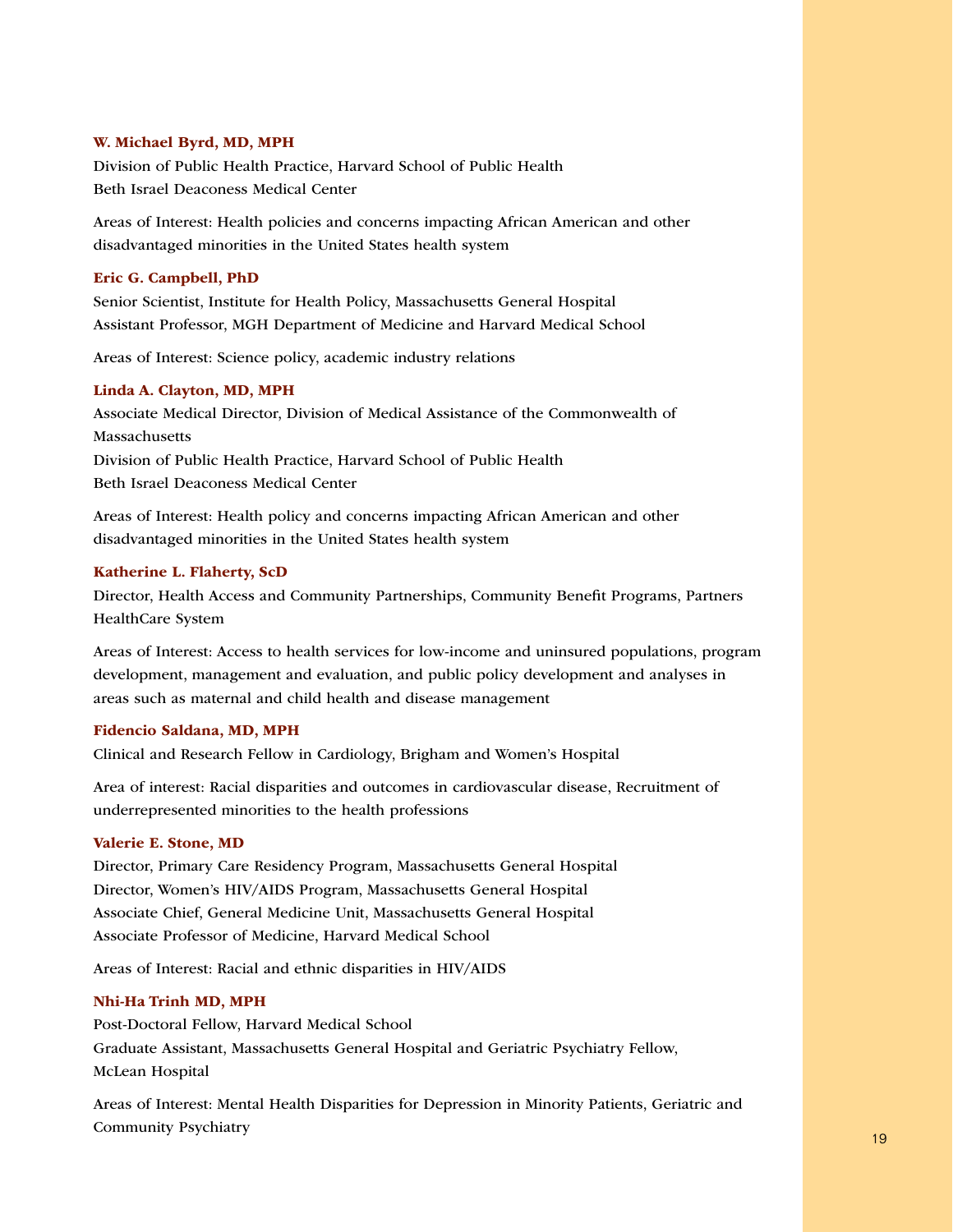#### Joel S. Weissman, PhD

Senior Health Policy Advisor to the Secretary, MA Executive Office of Health and Human Services

Areas of Interest: Racial and ethnic disparities and access to care for the uninsured, delays in treatment, preventable hospitalizations, quality and patient safety, health care financing including uncompensated care, drug policy and academic-industry relationships in biomedical research

#### Winfred W. Williams, MD

Director, Multicultural Affairs Office, Massachusetts General Hospital

Areas of Interest: Hypertension, end-stage renal disease, liver transplantation and racial and ethnic disparities in renal transplantation

#### Albert Yeung, MD, ScD

Director of Primary Care Studies at the MGH Depression Clinical and Research Program Assistant Professor of Psychiatry, Harvard Medical School

Areas of Interest: Integrating primary care and mental health services to improve treatment of depression, mental health issues of underserved populations, and using complementary and alternative treatment for mood disorders